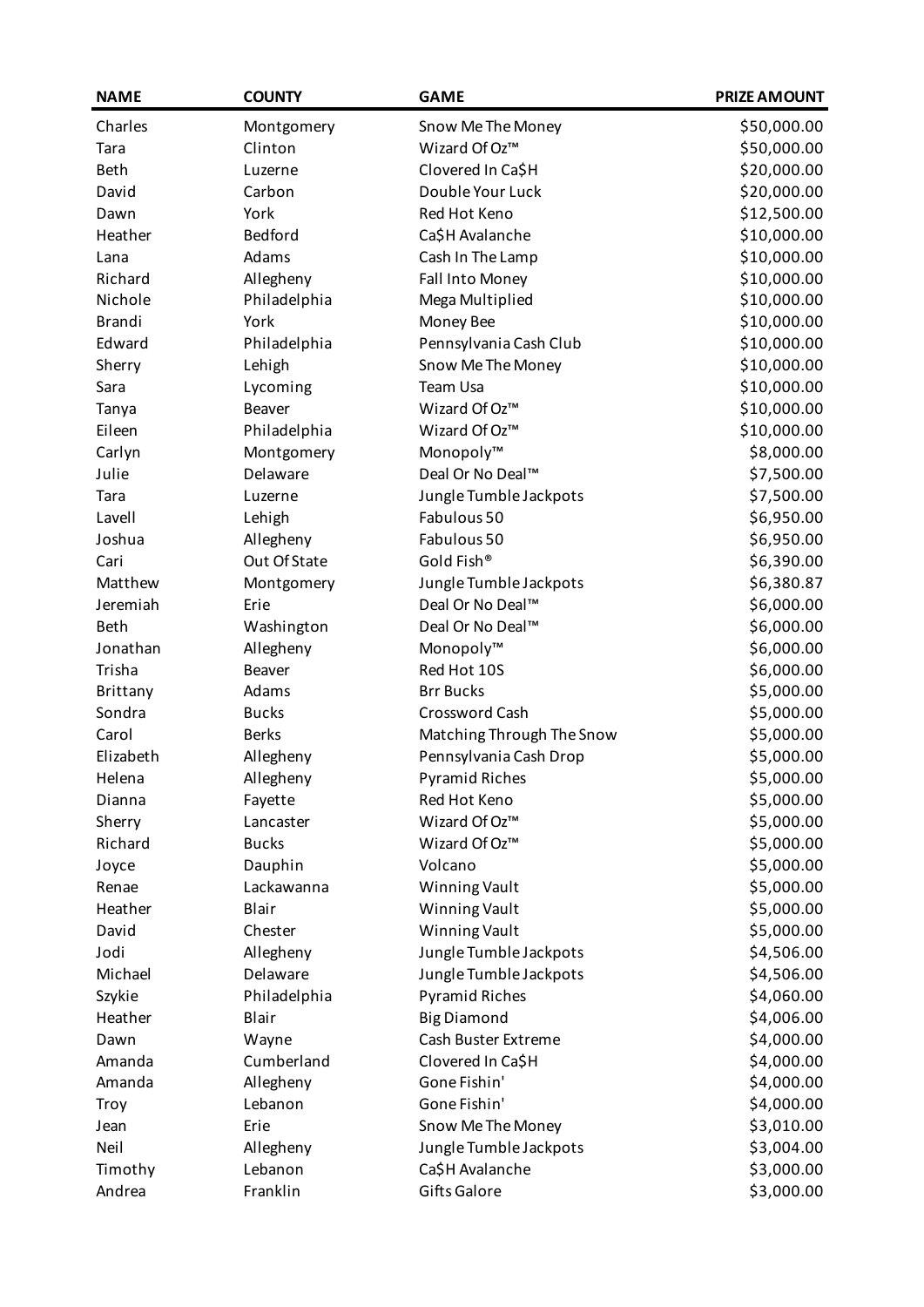| Jodi           | Allegheny     | Jungle Tumble Jackpots               | \$3,000.00 |
|----------------|---------------|--------------------------------------|------------|
| Jodi           | Allegheny     | Jungle Tumble Jackpots               | \$3,000.00 |
| Matthew        | Montgomery    | Jungle Tumble Jackpots               | \$3,000.00 |
| Ryan           | Luzerne       | <b>Polar Bear Bucks</b>              | \$3,000.00 |
| Jeff           | Lancaster     | (Halloween) Big Money Slingo         | \$3,000.00 |
| Lacey          | Allegheny     | (Halloween) Big Money Slingo         | \$3,000.00 |
| Robert         | <b>Berks</b>  | Wizard Of Oz™                        | \$3,000.00 |
| Robert         | <b>Berks</b>  | Wizard Of Oz™                        | \$3,000.00 |
| Keith          | York          | Wizard Of Oz™                        | \$3,000.00 |
| Sean           | Lackawanna    | Wizard Of Oz™                        | \$3,000.00 |
| Kara           | <b>Bucks</b>  | Willy Wonka & The Chocolate Factory™ | \$3,000.00 |
| Sara           | Lycoming      | <b>Astro Portals</b>                 | \$2,949.00 |
| Arnaldo        | <b>Berks</b>  | <b>Potion Payout</b>                 | \$2,940.00 |
| Marcia         | Franklin      | Deal Or No Deal™                     | \$2,700.00 |
| Jodi           | Allegheny     | Jungle Tumble Jackpots               | \$2,640.00 |
| Kandas         | Erie          | <b>Magnified Money</b>               | \$2,503.00 |
| James          | Delaware      | Blast The Stack\$                    | \$2,500.00 |
| <b>Barbara</b> | <b>Butler</b> | Cats, Hats & Bats™                   | \$2,500.00 |
| John           | Delaware      | Deal Or No Deal™                     | \$2,500.00 |
| Joan           | Luzerne       | Deal Or No Deal™                     | \$2,500.00 |
| Lisa           | Pike          | Deal Or No Deal™                     | \$2,500.00 |
| Lavell         | Lehigh        | Fabulous 50                          | \$2,500.00 |
| Tonya          | Beaver        | Fabulous 50                          | \$2,500.00 |
| Michael        | Allegheny     | Fabulous 50                          | \$2,500.00 |
| Joshua         | Allegheny     | Fabulous 50                          | \$2,500.00 |
| Joshua         | Allegheny     | Fabulous 50                          | \$2,500.00 |
| Joshua         | Allegheny     | Fabulous 50                          | \$2,500.00 |
| Joshua         | Allegheny     | Fabulous 50                          | \$2,500.00 |
| David          | York          | Fabulous 50                          | \$2,500.00 |
| William        | Delaware      | Fabulous 50                          | \$2,500.00 |
| William        | Delaware      | Fabulous 50                          | \$2,500.00 |
| David          | Luzerne       | Fabulous 50                          | \$2,500.00 |
| David          | Luzerne       | Fabulous 50                          | \$2,500.00 |
| Robert         | Chester       | Fabulous 50                          | \$2,500.00 |
| Robert         | Montgomery    | Fabulous 50                          | \$2,500.00 |
| Marc           | Montgomery    | Fabulous 50                          | \$2,500.00 |
| Mary           | Centre        | Gold Fish®                           | \$2,500.00 |
| Michelle       | Allegheny     | <b>Magnified Money</b>               | \$2,500.00 |
| <b>Troy</b>    | Northampton   | Monopoly™                            | \$2,500.00 |
| Robin          | Westmoreland  | Neon Keno                            | \$2,500.00 |
| Allison        | Allegheny     | Pennsylvania Payout                  | \$2,500.00 |
| Helena         | Allegheny     | Pharaoh'S Multiplier                 | \$2,500.00 |
| Si             | <b>Berks</b>  | Polar Bear Bucks                     | \$2,500.00 |
| Pamela         | Chester       | Red Hot Keno                         | \$2,500.00 |
| Kristin        | Montgomery    | Red Hot Keno                         | \$2,500.00 |
| Dawn           | York          | Red Hot Keno                         | \$2,500.00 |
| Amy-Marie      | <b>Berks</b>  | Red Hot Keno                         | \$2,500.00 |
| Christopher    | Dauphin       | Wizard Of Oz™                        | \$2,500.00 |
| Justin         | Lehigh        | Wizard Of Oz™                        | \$2,500.00 |
| Kristin        | Delaware      | Wizard Of Oz™                        | \$2,500.00 |
| Tara           | Luzerne       | Wizard Of Oz™                        | \$2,500.00 |
| Matonyu        | Lebanon       | Willy Wonka & The Chocolate Factory™ | \$2,500.00 |
|                |               |                                      |            |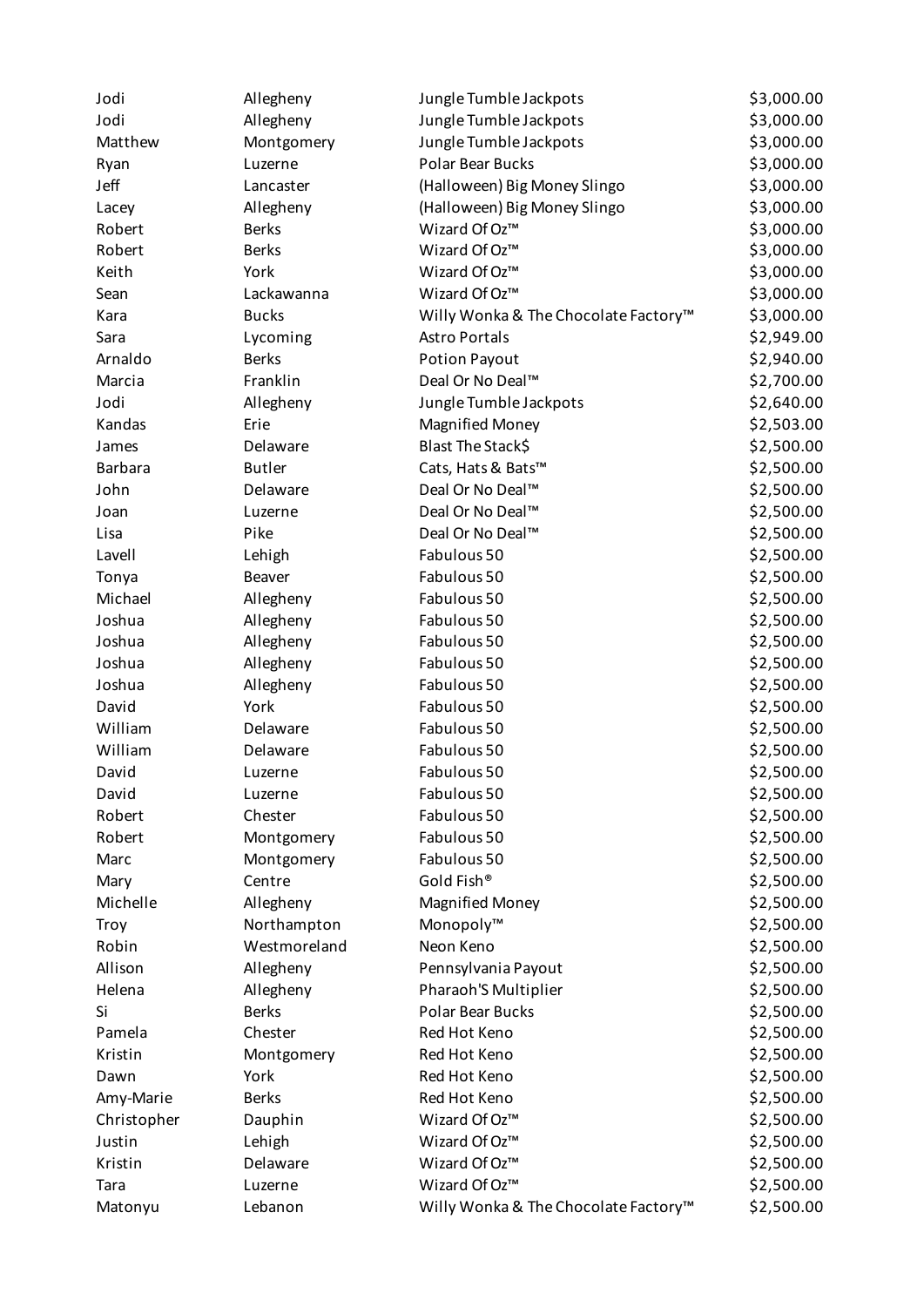| Angela        | Out Of State  | Winning Vault            | \$2,500.00 |
|---------------|---------------|--------------------------|------------|
| Daneen        | York          | Jungle Tumble Jackpots   | \$2,426.25 |
| Thomas        | <b>Berks</b>  | <b>Extreme Green</b>     | \$2,400.00 |
| Sean          | Cambria       | Prospector'S Gold        | \$2,400.00 |
| Patricia      | Blair         | Pennsylvania Payout      | \$2,300.00 |
| Michael       | Cumberland    | Gone Fishin'             | \$2,253.00 |
| Michael       | Cumberland    | Gone Fishin'             | \$2,253.00 |
| Sean          | Wayne         | Pennsylvania Cash Drop   | \$2,253.00 |
| Sonja         | Out Of State  | Fabulous 50              | \$2,250.00 |
| Joshua        | Allegheny     | Fabulous 50              | \$2,250.00 |
| Adam          | Allegheny     | Fabulous 50              | \$2,250.00 |
| Joseph        | <b>Butler</b> | Fabulous 50              | \$2,250.00 |
| Heather       | Blair         | Jungle Tumble Jackpots   | \$2,250.00 |
| Jodi          | Allegheny     | Jungle Tumble Jackpots   | \$2,250.00 |
| Jodi          | Allegheny     | Jungle Tumble Jackpots   | \$2,250.00 |
| Matthew       | Montgomery    | Jungle Tumble Jackpots   | \$2,250.00 |
| Krystal       | Northampton   | Polar Bear Bucks         | \$2,250.00 |
| Jeffrey       | Delaware      | Gold Fish®               | \$2,200.00 |
| Michael       | Cumberland    | Gone Fishin'             | \$2,196.00 |
| Michael       | Cumberland    | Gone Fishin'             | \$2,196.00 |
| Kara          | <b>Bucks</b>  | Pennsylvania Cash Drop   | \$2,196.00 |
| John          | Schuylkill    | Fabulous 50              | \$2,160.00 |
| Ashli         | Northampton   | Jungle Tumble Jackpots   | \$2,160.00 |
| Matthew       | Montgomery    | Jungle Tumble Jackpots   | \$2,160.00 |
| Justin        | Allegheny     | Fabulous 50              | \$2,150.00 |
| Kim           | Fayette       | Deal Or No Deal™         | \$2,115.00 |
| Carlyn        | Montgomery    | Fabulous 50              | \$2,085.00 |
| Tonya         | <b>Beaver</b> | Fabulous 50              | \$2,085.00 |
| Adam          | Allegheny     | Fabulous 50              | \$2,085.00 |
| Matthew       | Susquehanna   | Monster Wins             | \$2,070.00 |
| William       | Delaware      | Cauldron Of Cash         | \$2,043.00 |
| Mamed         | Lancaster     | Pennsylvania Cash Drop   | \$2,043.00 |
| Julian        | Allegheny     | Pennsylvania Cash Drop   | \$2,043.00 |
| Lavell        | Lehigh        | Fabulous 50              | \$2,025.00 |
| Joshua        | Allegheny     | Fabulous 50              | \$2,025.00 |
| Joshua        | Allegheny     | Fabulous 50              | \$2,025.00 |
| Kara          | <b>Bucks</b>  | Snow Me The Money        | \$2,020.00 |
| Heather       | Blair         | <b>Big Diamond</b>       | \$2,016.00 |
| <b>Brad</b>   | Fayette       | Jungle Tumble Jackpots   | \$2,004.00 |
| Deborah       | Delaware      | Bake It 'Til You Make It | \$2,000.00 |
| Christine     | Allegheny     | Bake It 'Til You Make It | \$2,000.00 |
| Heather       | Blair         | <b>Big Diamond</b>       | \$2,000.00 |
| Heather       | Blair         | <b>Big Diamond</b>       | \$2,000.00 |
| <b>Brenda</b> | Chester       | <b>Big Diamond</b>       | \$2,000.00 |
| Janine        | Armstrong     | <b>Brr Bucks</b>         | \$2,000.00 |
| Jordan        | <b>Berks</b>  | <b>Brr Bucks</b>         | \$2,000.00 |
| Julie         | Delaware      | Deal Or No Deal™         | \$2,000.00 |
| Kim           | Fayette       | Deal Or No Deal™         | \$2,000.00 |
| Lavell        | Lehigh        | Fabulous 50              | \$2,000.00 |
| Carlyn        | Montgomery    | Fabulous 50              | \$2,000.00 |
| Joshua        | Allegheny     | Fabulous 50              | \$2,000.00 |
| David         | York          | Fabulous 50              | \$2,000.00 |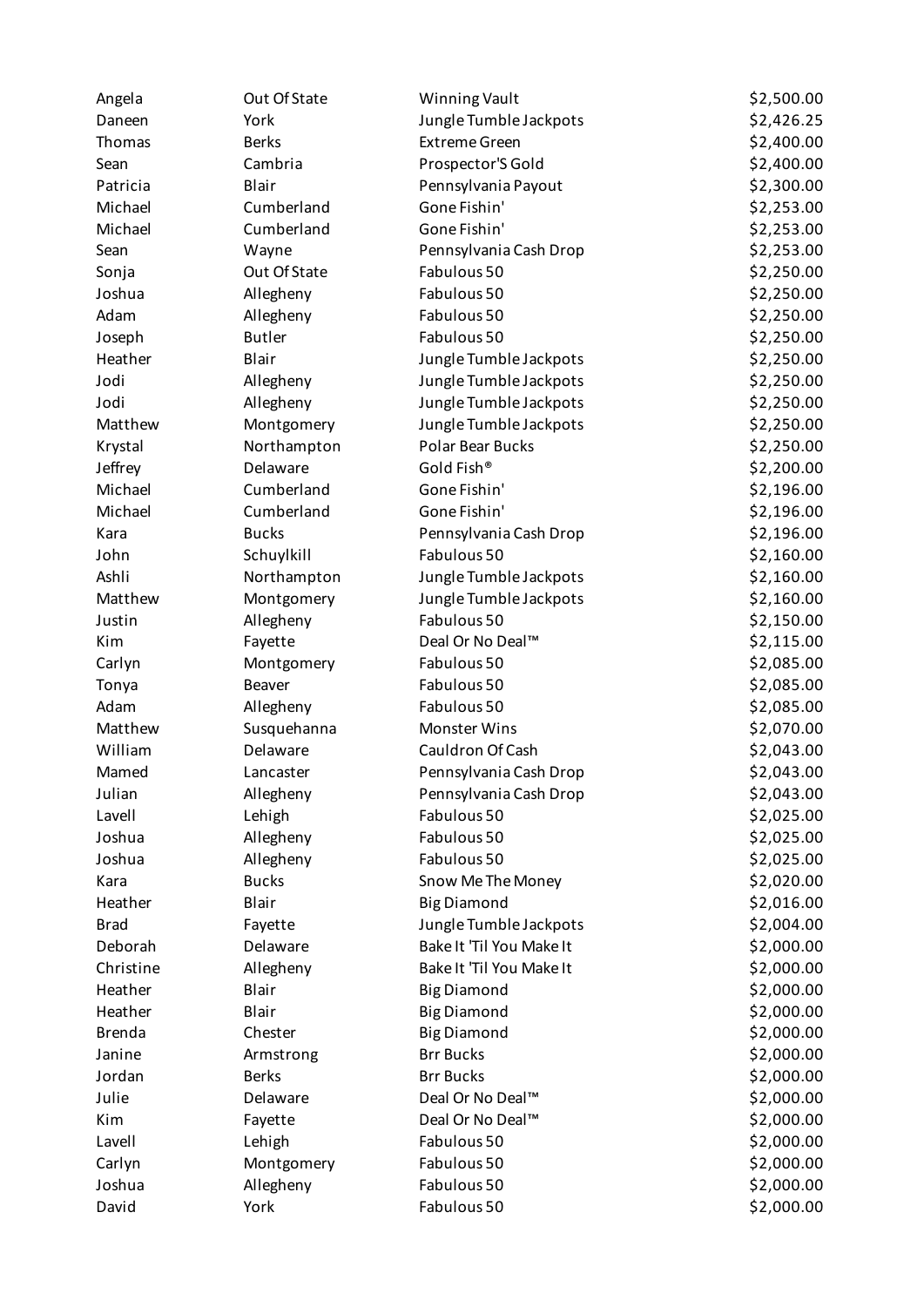| Tara      | Beaver        | Fabulous 50                          | \$2,000.00 |
|-----------|---------------|--------------------------------------|------------|
| Sarah     | Venango       | Fabulous 50                          | \$2,000.00 |
| Joseph    | <b>Butler</b> | Fabulous 50                          | \$2,000.00 |
| Darryl    | Montgomery    | Fabulous 50                          | \$2,000.00 |
| Cheryl    | Schuylkill    | Gold Fish®                           | \$2,000.00 |
| Heather   | Blair         | Jungle Tumble Jackpots               | \$2,000.00 |
| Cathy     | Wyoming       | The Luckiest Number 13               | \$2,000.00 |
| James     | Greene        | <b>Magnified Money</b>               | \$2,000.00 |
| Pamela    | York          | Money Bee                            | \$2,000.00 |
| Joshua    | Dauphin       | Monopoly™                            | \$2,000.00 |
| Jon       | Somerset      | Monopoly™                            | \$2,000.00 |
| Shelley   | Venango       | Pennsylvania Cash Drop               | \$2,000.00 |
| Nina      | Juniata       | Pennsylvania Cash Drop               | \$2,000.00 |
| Patricia  | Blair         | Pennsylvania Payout                  | \$2,000.00 |
| Debra     | Delaware      | Piggy Bank Payout                    | \$2,000.00 |
| Mike      | Adams         | Polar Bear Bucks                     | \$2,000.00 |
| Jamie     | Westmoreland  | Red Hot 10S                          | \$2,000.00 |
| Dwight    | Lancaster     | Red Hot 10S                          | \$2,000.00 |
| Amy-Marie | <b>Berks</b>  | Red Hot 10S                          | \$2,000.00 |
| Dennis    | <b>Bucks</b>  | <b>Monster Wins</b>                  | \$2,000.00 |
| Tonya     | Beaver        | Robin Hood                           | \$2,000.00 |
| William   | Delaware      | Wizard Of Oz™                        | \$2,000.00 |
| Alan      | <b>Bucks</b>  | <b>Turbo Match</b>                   | \$2,000.00 |
| Karla     | Erie          | Whizz Whaam Win                      | \$2,000.00 |
| Nathan    | Chester       | Willy Wonka & The Chocolate Factory™ | \$2,000.00 |
| Amy-Marie | <b>Berks</b>  | Willy Wonka & The Chocolate Factory™ | \$2,000.00 |
| Kathy     | Allegheny     | Willy Wonka & The Chocolate Factory™ | \$2,000.00 |
| Andrea    | York          | Willy Wonka & The Chocolate Factory™ | \$2,000.00 |
| Michael   | Lancaster     | <b>Turbo Match</b>                   | \$1,966.00 |
| Sarah     | Venango       | Money Bee                            | \$1,960.00 |
| Julie     | Delaware      | Deal Or No Deal™                     | \$1,950.00 |
| Earl      | Lehigh        | Gold Fish®                           | \$1,950.00 |
| Earl      | Lehigh        | Gold Fish®                           | \$1,950.00 |
| Earl      | Lehigh        | Gold Fish®                           | \$1,950.00 |
| Kimberly  | Dauphin       | Gold Fish®                           | \$1,950.00 |
| Joshua    | Allegheny     | Fabulous 50                          | \$1,925.00 |
| Krystal   | Northampton   | Polar Bear Bucks                     | \$1,914.00 |
| Marcia    | Franklin      | Deal Or No Deal™                     | \$1,890.00 |
| Laura     | Lawrence      | <b>Extreme Green</b>                 | \$1,827.00 |
| Sarah     | Venango       | <b>Extreme Green</b>                 | \$1,827.00 |
| Robert    | <b>Berks</b>  | Jungle Tumble                        | \$1,827.00 |
| Renee     | Westmoreland  | Jungle Tumble Jackpots               | \$1,827.00 |
| Mary      | Allegheny     | The Luckiest Number 13               | \$1,820.00 |
| William   | Delaware      | Cauldron Of Cash                     | \$1,818.00 |
| Michael   | Cumberland    | Gone Fishin'                         | \$1,818.00 |
| Michael   | Cumberland    | Gone Fishin'                         | \$1,818.00 |
| Earl      | Lehigh        | Gone Fishin'                         | \$1,818.00 |
| Catherine | Montgomery    | Pennsylvania Cash Drop               | \$1,818.00 |
| David     | York          | Fabulous 50                          | \$1,800.00 |
| Pamela    | Montgomery    | Fabulous 50                          | \$1,800.00 |
| Armond    | Philadelphia  | Fabulous 50                          | \$1,800.00 |
| John      | Washington    | Fabulous 50                          | \$1,800.00 |
|           |               |                                      |            |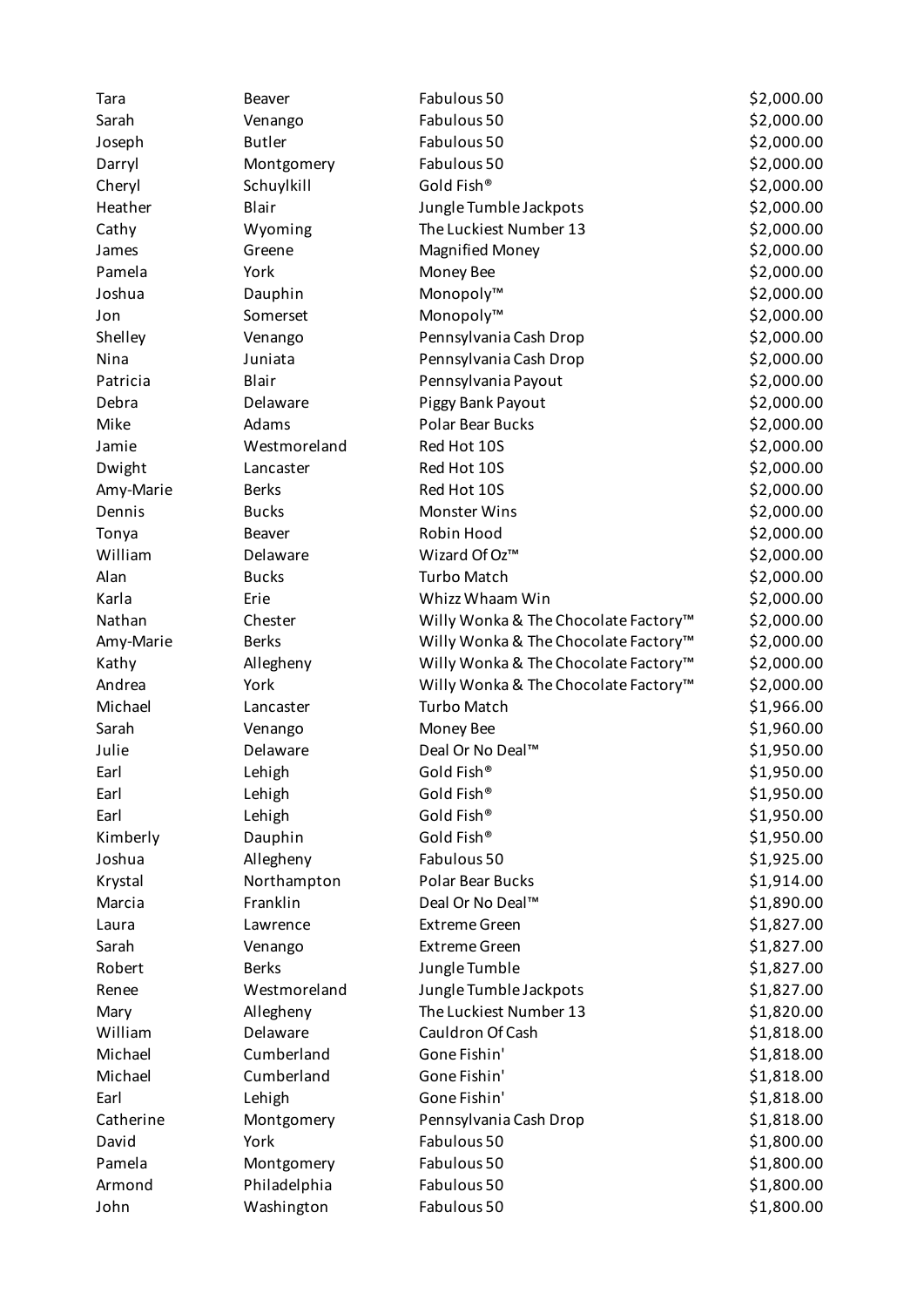| Emily          | Northampton  | Jungle Tumble Jackpots    | \$1,800.00 |
|----------------|--------------|---------------------------|------------|
| Jodi           | Allegheny    | Jungle Tumble Jackpots    | \$1,800.00 |
| Michael        | Delaware     | Jungle Tumble Jackpots    | \$1,800.00 |
| Nathan         | Washington   | Mega Multiplied           | \$1,800.00 |
| Sarah          | Venango      | Volcano                   | \$1,800.00 |
| James          | Out Of State | Pennsylvania Cash Drop    | \$1,797.00 |
| Kandy          | Warren       | 500X The Cash             | \$1,780.00 |
| Adam           | Allegheny    | <b>Turbo Match</b>        | \$1,780.00 |
| Michelle       | Lebanon      | Fall Into Money           | \$1,767.00 |
| Steven         | Northampton  | Fall Into Money           | \$1,767.00 |
| Marjorie       | Beaver       | <b>Magnified Money</b>    | \$1,755.00 |
| Joshua         | Allegheny    | Fabulous 50               | \$1,750.00 |
| Joshua         | Allegheny    | Fabulous 50               | \$1,750.00 |
| Joshua         | Allegheny    | Fabulous 50               | \$1,750.00 |
| Adam           | Allegheny    | Fabulous 50               | \$1,750.00 |
| Sarah          | Venango      | Fabulous 50               | \$1,750.00 |
| Sarah          | Venango      | Fabulous 50               | \$1,750.00 |
| Eric           | Allegheny    | Fabulous 50               | \$1,750.00 |
| Debra          | Luzerne      | Doubloons Doubler         | \$1,722.00 |
| Denise         | York         | Doubloons Doubler         | \$1,722.00 |
| Joshua         | Cumberland   | Merrier Multiplier        | \$1,720.00 |
| Morgan         | Lycoming     | Fabulous 50               | \$1,700.00 |
| Thomas         | Luzerne      | Deal Or No Deal™          | \$1,680.00 |
| <b>Beth</b>    | Washington   | Deal Or No Deal™          | \$1,650.00 |
| James          | Greene       | <b>Magnified Money</b>    | \$1,640.00 |
| Matthew        | Montgomery   | Jungle Tumble Jackpots    | \$1,624.39 |
| Heather        | Blair        | <b>Big Diamond</b>        | \$1,610.00 |
| Heather        | Blair        | <b>Extreme Green</b>      | \$1,600.00 |
| Carlyn         | Montgomery   | Monopoly™                 | \$1,600.00 |
| Patricia       | Blair        | Pennsylvania Payout       | \$1,600.00 |
| James          | Greene       | Pennsylvania Payout       | \$1,600.00 |
| Sarah          | Venango      | Diggin' For Dollars       | \$1,590.00 |
| Austin         | Adams        | Fabulous 50               | \$1,590.00 |
| Joshua         | Allegheny    | Fabulous 50               | \$1,590.00 |
| Mike           | Allegheny    | Fabulous 50               | \$1,590.00 |
| Jennifer       | Adams        | Doubloons Doubler         | \$1,584.00 |
| Zachary        | Allegheny    | Flurry Of Cash            | \$1,560.00 |
| Michael        | Delaware     | Jungle Tumble Jackpots    | \$1,530.00 |
| <b>Brennan</b> | York         | Jungle Tumble Jackpots    | \$1,530.00 |
| Tanya          | Beaver       | Polar Bear Bucks          | \$1,524.00 |
| Heather        | Blair        | <b>Big Diamond</b>        | \$1,516.00 |
| Heather        | Blair        | <b>Big Diamond</b>        | \$1,506.00 |
| Jennifer       | Luzerne      | The Luckiest Number 13    | \$1,506.00 |
| Patricia       | Blair        | Pennsylvania Payout       | \$1,506.00 |
| Neil           | Allegheny    | Pennsylvania Cash Drop    | \$1,502.00 |
| Heather        | Blair        | 5X, 10X, 20X, 50X Blowout | \$1,500.00 |
| James          | Greene       | 5X, 10X, 20X, 50X Blowout | \$1,500.00 |
| James          | Greene       | 5X, 10X, 20X, 50X Blowout | \$1,500.00 |
| Lee            | Philadelphia | 5X, 10X, 20X, 50X Blowout | \$1,500.00 |
| Lee            | Philadelphia | 5X, 10X, 20X, 50X Blowout | \$1,500.00 |
| Lee            | Philadelphia | 5X, 10X, 20X, 50X Blowout | \$1,500.00 |
| Heather        | Blair        | <b>Big Diamond</b>        | \$1,500.00 |
|                |              |                           |            |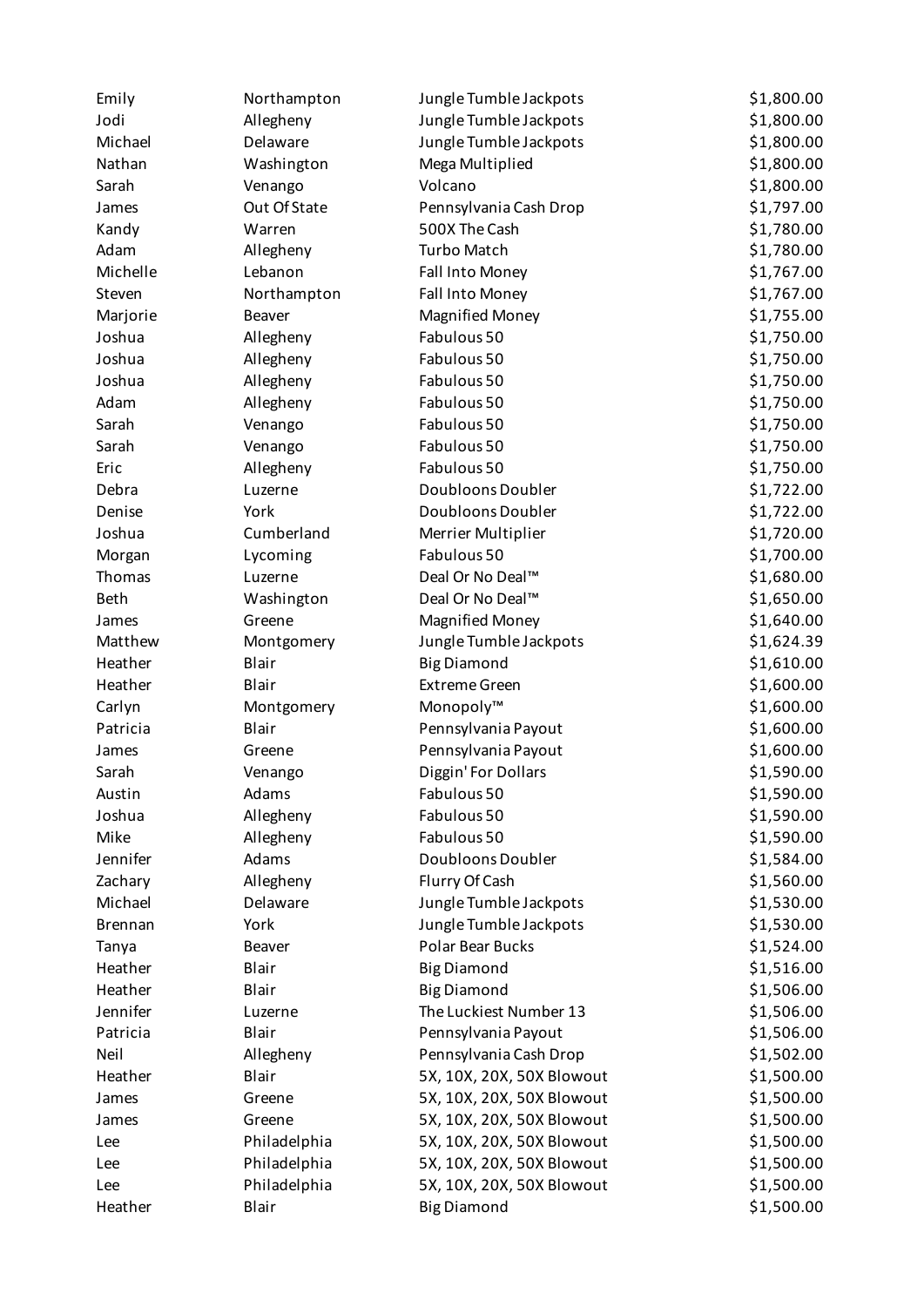| Terra        | Northumberland | <b>Brr Bucks</b>       | \$1,500.00 |
|--------------|----------------|------------------------|------------|
| Marilyn      | Philadelphia   | <b>Brr Bucks</b>       | \$1,500.00 |
| Jennifer     | York           | <b>Brr Bucks</b>       | \$1,500.00 |
| Tonya        | Beaver         | Cats, Hats & Bats™     | \$1,500.00 |
| Robert       | Chester        | Count De Money         | \$1,500.00 |
| Sarah        | Columbia       | Deal Or No Deal™       | \$1,500.00 |
| Marcia       | Franklin       | Deal Or No Deal™       | \$1,500.00 |
| Julie        | Delaware       | Deal Or No Deal™       | \$1,500.00 |
| Julie        | Delaware       | Deal Or No Deal™       | \$1,500.00 |
| Julie        | Delaware       | Deal Or No Deal™       | \$1,500.00 |
| John         | Delaware       | Deal Or No Deal™       | \$1,500.00 |
| <b>Beth</b>  | Washington     | Deal Or No Deal™       | \$1,500.00 |
| <b>Brian</b> | Allegheny      | Deal Or No Deal™       | \$1,500.00 |
| Kate         | Blair          | Deal Or No Deal™       | \$1,500.00 |
| Ryan         | Luzerne        | Diggin' For Dollars    | \$1,500.00 |
| Kyle         | Delaware       | Doubloons Doubler      | \$1,500.00 |
| Susan        | Luzerne        | <b>Extreme Green</b>   | \$1,500.00 |
| Lavell       | Lehigh         | Fabulous 50            | \$1,500.00 |
| Lavell       | Lehigh         | Fabulous 50            | \$1,500.00 |
| Lavell       | Lehigh         | Fabulous 50            | \$1,500.00 |
| Carlyn       | Montgomery     | Fabulous 50            | \$1,500.00 |
| Carlyn       | Montgomery     | Fabulous 50            | \$1,500.00 |
| Carlyn       | Montgomery     | Fabulous 50            | \$1,500.00 |
| Tonya        | Beaver         | Fabulous 50            | \$1,500.00 |
| Michael      | Allegheny      | Fabulous 50            | \$1,500.00 |
| Robert       | <b>Berks</b>   | Fabulous 50            | \$1,500.00 |
| Robert       | <b>Berks</b>   | Fabulous 50            | \$1,500.00 |
| Joshua       | Allegheny      | Fabulous 50            | \$1,500.00 |
| Joshua       | Allegheny      | Fabulous 50            | \$1,500.00 |
| Joshua       | Allegheny      | Fabulous 50            | \$1,500.00 |
| Joshua       | Allegheny      | Fabulous 50            | \$1,500.00 |
| Joshua       | Allegheny      | Fabulous 50            | \$1,500.00 |
| Jacob        | Lancaster      | Fabulous 50            | \$1,500.00 |
| Susan        | Luzerne        | Fabulous 50            | \$1,500.00 |
| William      | Delaware       | Fabulous 50            | \$1,500.00 |
| William      | Delaware       | Fabulous 50            | \$1,500.00 |
| Michael      | Lancaster      | Fabulous 50            | \$1,500.00 |
| Christine    | Philadelphia   | Fabulous 50            | \$1,500.00 |
| Christine    | Philadelphia   | Fabulous 50            | \$1,500.00 |
| Steve        | Lycoming       | Flurry Of Cash         | \$1,500.00 |
| Cari         | Out Of State   | Gold Fish®             | \$1,500.00 |
| Lee          | Philadelphia   | Halloween Ba\$H        | \$1,500.00 |
| Gary         | Westmoreland   | Jungle Tumble Jackpots | \$1,500.00 |
| Jodi         | Allegheny      | Jungle Tumble Jackpots | \$1,500.00 |
| Jodi         | Allegheny      | Jungle Tumble Jackpots | \$1,500.00 |
| Jodi         | Allegheny      | Jungle Tumble Jackpots | \$1,500.00 |
| Jodi         | Allegheny      | Jungle Tumble Jackpots | \$1,500.00 |
| Jodi         | Allegheny      | Jungle Tumble Jackpots | \$1,500.00 |
| Adam         | Allegheny      | Jungle Tumble Jackpots | \$1,500.00 |
| Graham       | <b>Bucks</b>   | Jungle Tumble Jackpots | \$1,500.00 |
| Matthew      | Montgomery     | Jungle Tumble Jackpots | \$1,500.00 |
| Matthew      | Montgomery     | Jungle Tumble Jackpots | \$1,500.00 |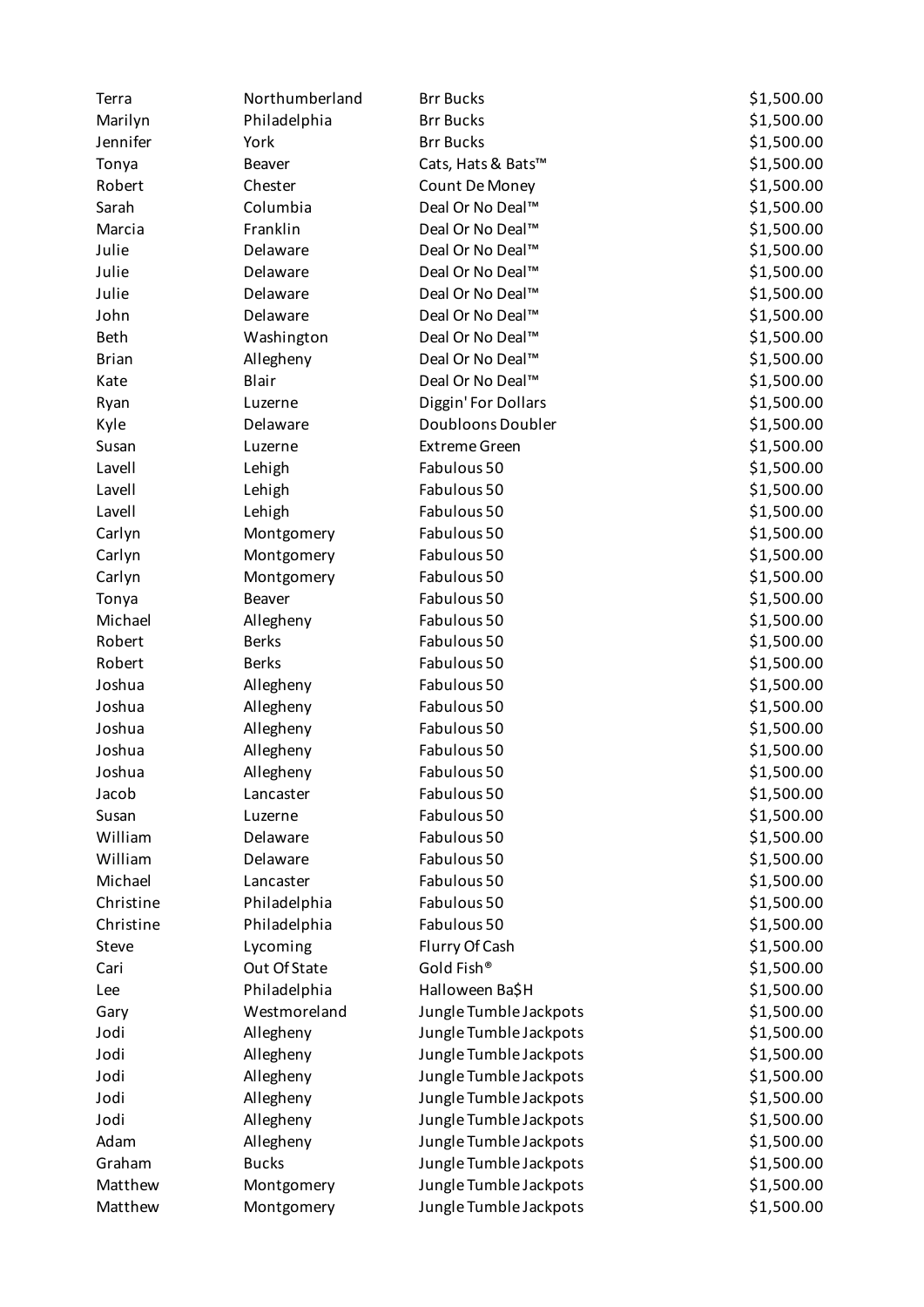| Annette   | <b>Bucks</b>           | Jungle Tumble Jackpots       | \$1,500.00 |
|-----------|------------------------|------------------------------|------------|
| Michael   | Delaware               | Jungle Tumble Jackpots       | \$1,500.00 |
| Michael   | Delaware               | Jungle Tumble Jackpots       | \$1,500.00 |
| Ryan      | Luzerne                | Jungle Tumble Jackpots       | \$1,500.00 |
| Stefan    | <b>Berks</b>           | Jungle Tumble Jackpots       | \$1,500.00 |
| Jennifer  | Luzerne                | The Luckiest Number 13       | \$1,500.00 |
| Mary      | Allegheny              | Lucky You                    | \$1,500.00 |
| Jared     | Washington             | <b>Magnified Money</b>       | \$1,500.00 |
| Michael   | Philadelphia           | Mega Multiplied              | \$1,500.00 |
| David     | York                   | Monopoly™                    | \$1,500.00 |
| Michael   | Clarion                | Monopoly™                    | \$1,500.00 |
| Arnaldo   | <b>Berks</b>           | Monopoly™                    | \$1,500.00 |
| Mercede   | Lackawanna             | Monopoly™                    | \$1,500.00 |
| Stephanie | Lebanon                | Pennsylvania Payout          | \$1,500.00 |
| Tammy     | Chester                | Piggy Bank Payout            | \$1,500.00 |
| Trisha    | Beaver                 | Red Hot 10S                  | \$1,500.00 |
| Trisha    | Beaver                 | Red Hot 10S                  | \$1,500.00 |
| Jeff      | Lancaster              | (Halloween) Big Money Slingo | \$1,500.00 |
| Dave      | Allegheny              | (Halloween) Big Money Slingo | \$1,500.00 |
| John      | <b>Butler</b>          | (Halloween) Big Money Slingo | \$1,500.00 |
| John      | <b>Butler</b>          | (Halloween) Big Money Slingo | \$1,500.00 |
| Melissa   | Philadelphia           | <b>Super Gems</b>            | \$1,500.00 |
| Paul      | Dauphin                | Wizard Of Oz™                | \$1,500.00 |
| Casey     | Westmoreland           | Wizard Of Oz™                | \$1,500.00 |
| Nevin     | Indiana                | Wizard Of Oz™                | \$1,500.00 |
| Julian    | Allegheny              | Wizard Of Oz™                | \$1,500.00 |
| Deanna    | Luzerne                | Wizard Of Oz™                | \$1,500.00 |
| Donald    | Lancaster              | Wizard Of Oz™                | \$1,500.00 |
| Carlyn    | Montgomery             | Fabulous 50                  | \$1,485.00 |
| Joseph    | <b>Butler</b>          | Fabulous 50                  | \$1,480.00 |
| Raymond   | <b>Bucks</b>           | Doubloons Doubler            | \$1,476.00 |
| John      | Schuylkill             | Fabulous 50                  | \$1,470.00 |
| Christy   | Wayne                  | Gone Fishin'                 | \$1,464.00 |
| Dominique | Monroe                 | Pennsylvania Cash Drop       | \$1,464.00 |
| Katelyn   | Allegheny              | Pennsylvania Cash Drop       | \$1,464.00 |
| Laura     | <b>Berks</b>           | Pennsylvania Cash Drop       | \$1,464.00 |
| Ryan      | Luzerne                | Doubloons Doubler            | \$1,458.00 |
| Joshua    | Allegheny              | Fabulous 50                  | \$1,440.00 |
| Julian    | Allegheny              | Fabulous 50                  | \$1,440.00 |
| Ashli     | Northampton            | Jungle Tumble Jackpots       | \$1,440.00 |
| Jodi      | Allegheny              | Jungle Tumble Jackpots       | \$1,440.00 |
| Joe       | Allegheny              | Jungle Tumble Jackpots       | \$1,440.00 |
| Michael   | Cumberland             | Gone Fishin'                 | \$1,434.00 |
| Earl      | Lehigh                 | Gone Fishin'                 | \$1,434.00 |
| Sarah     | Venango                | Diggin' For Dollars          | \$1,428.00 |
| Mike      | Adams                  | Polar Bear Bucks             | \$1,407.00 |
| Mike      |                        | Polar Bear Bucks             | \$1,407.00 |
| Julian    | Allegheny<br>Allegheny | Cauldron Of Cash             | \$1,377.00 |
| Sarah     | Venango                | Diggin' For Dollars          | \$1,377.00 |
| Joshua    | Erie                   | Gone Fishin'                 | \$1,377.00 |
| Michelle  | <b>Bucks</b>           | Jungle Tumble Jackpots       | \$1,369.68 |
| Michael   |                        |                              | \$1,362.00 |
|           | Cumberland             | Gone Fishin'                 |            |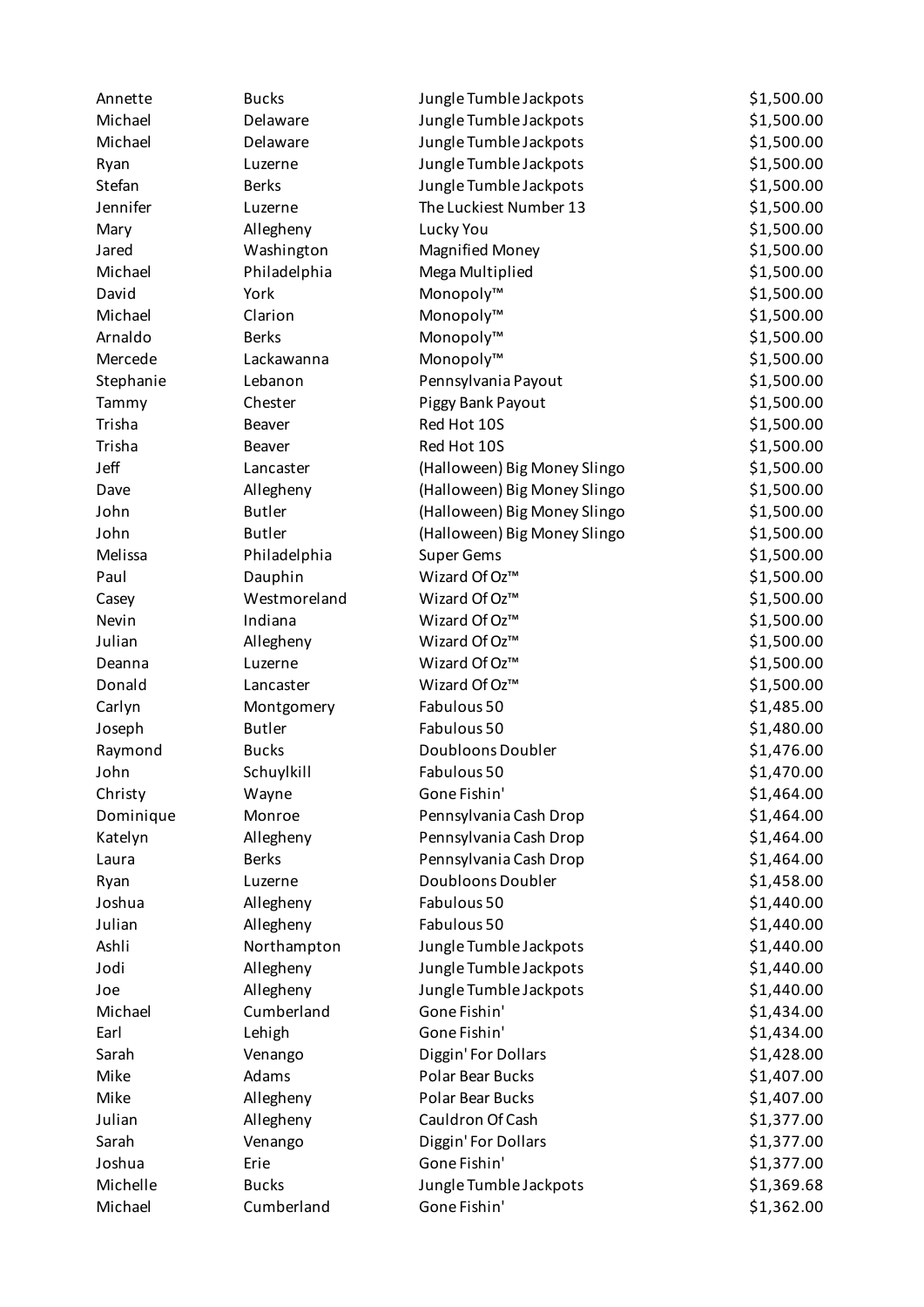| Christy        | Wayne         | Gone Fishin'           | \$1,362.00 |
|----------------|---------------|------------------------|------------|
| Susan          | Luzerne       | Pennsylvania Cash Drop | \$1,362.00 |
| Richard        | <b>Butler</b> | Pennsylvania Cash Drop | \$1,362.00 |
| Kara           | <b>Bucks</b>  | Pennsylvania Cash Drop | \$1,362.00 |
| Cory           | Carbon        | Fall Into Money        | \$1,360.00 |
| Sarah          | Venango       | Money Bee              | \$1,360.00 |
| Helena         | Allegheny     | Bigfoot                | \$1,360.00 |
| William        | Delaware      | Cauldron Of Cash       | \$1,350.00 |
| Courtney       | York          | Fabulous 50            | \$1,350.00 |
| Catherine      | Montgomery    | Fabulous 50            | \$1,350.00 |
| Richard        | <b>Butler</b> | Fabulous 50            | \$1,350.00 |
| Michael        | Cumberland    | Gone Fishin'           | \$1,350.00 |
| Michael        | Cumberland    | Gone Fishin'           | \$1,350.00 |
| Earl           | Lehigh        | Gone Fishin'           | \$1,350.00 |
| Amy            | Columbia      | Jungle Tumble Jackpots | \$1,350.00 |
| Emily          | Northampton   | Jungle Tumble Jackpots | \$1,350.00 |
| Robert         | <b>Berks</b>  | Jungle Tumble Jackpots | \$1,350.00 |
| Jodi           | Allegheny     | Jungle Tumble Jackpots | \$1,350.00 |
| Jodi           | Allegheny     | Jungle Tumble Jackpots | \$1,350.00 |
| Jodi           | Allegheny     | Jungle Tumble Jackpots | \$1,350.00 |
| Chris          | Allegheny     | Jungle Tumble Jackpots | \$1,350.00 |
| Scott          | Dauphin       | Jungle Tumble Jackpots | \$1,350.00 |
| Matthew        | Montgomery    | Jungle Tumble Jackpots | \$1,350.00 |
| Susan          | Luzerne       | Pennsylvania Cash Drop | \$1,350.00 |
| Susan          | Luzerne       | Pennsylvania Cash Drop | \$1,350.00 |
| Sarah          | Venango       | Diggin' For Dollars    | \$1,341.00 |
| Kristen        | Montgomery    | Cats, Hats & Bats™     | \$1,340.00 |
| Mary           | Allegheny     | The Luckiest Number 13 | \$1,335.00 |
| Steven         | Northampton   | Diggin' For Dollars    | \$1,332.00 |
| David          | Carbon        | Money Night Football   | \$1,330.00 |
| Tonya          | Beaver        | Cats, Hats & Bats™     | \$1,320.00 |
| Julie          | Delaware      | Deal Or No Deal™       | \$1,320.00 |
| Richard        | Luzerne       | Pennsylvania Payout    | \$1,306.00 |
| Robert         | <b>Berks</b>  | <b>Winning Tree</b>    | \$1,305.00 |
| Mary           | Centre        | Gold Fish®             | \$1,300.00 |
| Earl           | Lehigh        | Gold Fish®             | \$1,300.00 |
| Julie          | Delaware      | Deal Or No Deal™       | \$1,260.00 |
| Justina        | Lackawanna    | Money Night Football   | \$1,260.00 |
| Mary           | Perry         | Money Night Football   | \$1,260.00 |
| Mike           | Allegheny     | Polar Bear Bucks       | \$1,251.00 |
| Georgine       | Luzerne       | Cats, Hats & Bats™     | \$1,250.00 |
| Denise         | Montgomery    | Deal Or No Deal™       | \$1,250.00 |
| Stephanie      | Philadelphia  | Deal Or No Deal™       | \$1,250.00 |
| Lisa           | Pike          | Deal Or No Deal™       | \$1,250.00 |
| <b>Barbara</b> | Pike          | Deal Or No Deal™       | \$1,250.00 |
| Sara           | Lycoming      | Deal Or No Deal™       | \$1,250.00 |
| Sonja          | Out Of State  | Fabulous 50            | \$1,250.00 |
| Sonja          | Out Of State  | Fabulous 50            | \$1,250.00 |
| Lavell         | Lehigh        | Fabulous 50            | \$1,250.00 |
| Tonya          | Beaver        | Fabulous 50            | \$1,250.00 |
| Joshua         | Allegheny     | Fabulous 50            | \$1,250.00 |
| Joshua         | Allegheny     | Fabulous 50            | \$1,250.00 |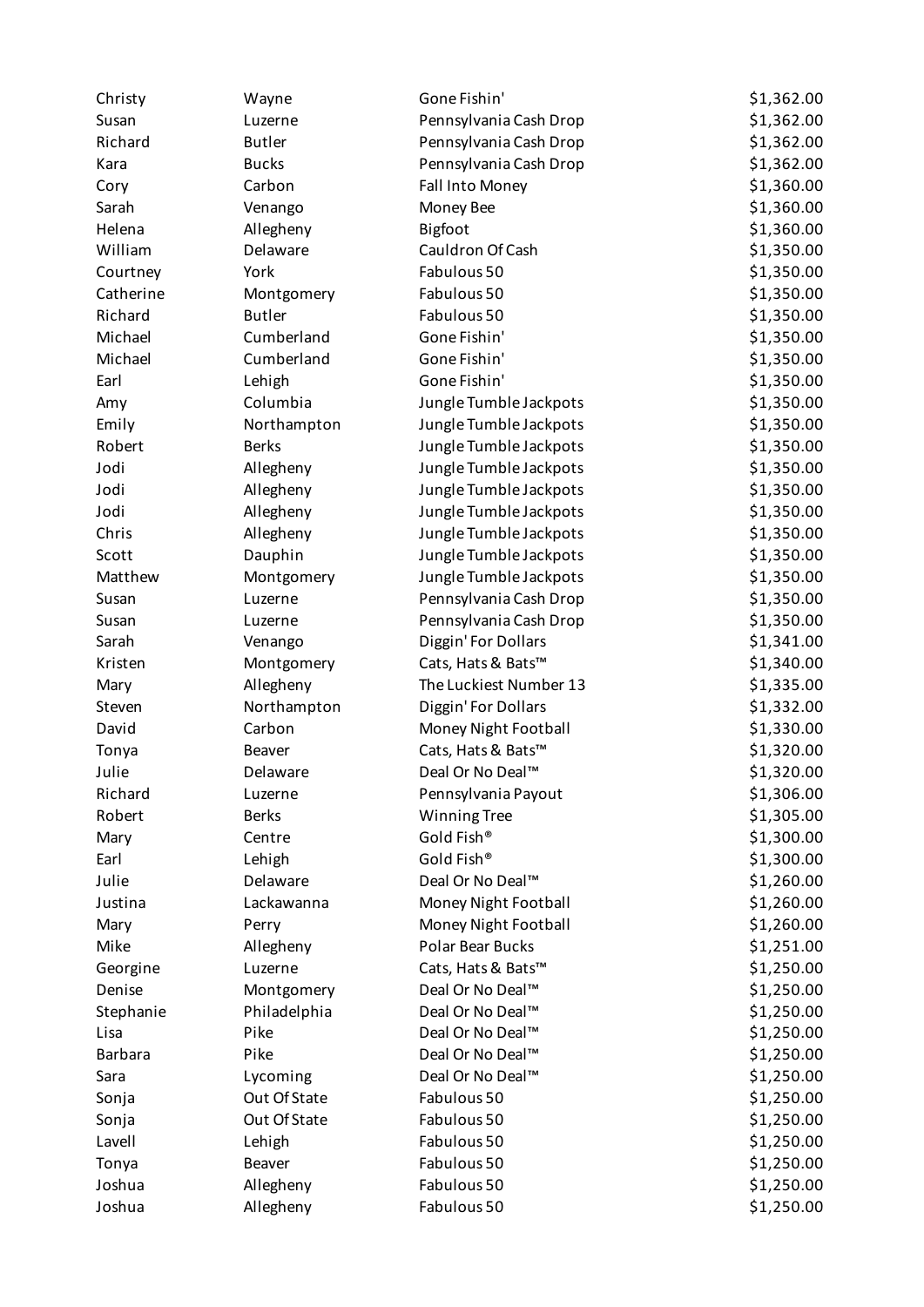| Joshua   | Allegheny    | Fabulous 50               | \$1,250.00 |
|----------|--------------|---------------------------|------------|
| Joshua   | Allegheny    | Fabulous 50               | \$1,250.00 |
| Joshua   | Allegheny    | Fabulous 50               | \$1,250.00 |
| Thomas   | Luzerne      | Fabulous 50               | \$1,250.00 |
| Pamela   | Montgomery   | Fabulous 50               | \$1,250.00 |
| Adam     | Allegheny    | Fabulous 50               | \$1,250.00 |
| Sarah    | Venango      | Fabulous 50               | \$1,250.00 |
| Kim      | Fayette      | Gold Fish®                | \$1,250.00 |
| James    | Greene       | <b>Magnified Money</b>    | \$1,250.00 |
| Allison  | Lebanon      | <b>Magnified Money</b>    | \$1,250.00 |
| Amanda   | Luzerne      | <b>Magnified Money</b>    | \$1,250.00 |
| Susan    | Greene       | Matching Through The Snow | \$1,250.00 |
| Colletta | Beaver       | Red Hot 10S               | \$1,250.00 |
| Laurie   | Allegheny    | Red Hot 10S               | \$1,250.00 |
| Lisa     | Allegheny    | Team Usa                  | \$1,250.00 |
| Susan    | Luzerne      | Unwrap The Cash           | \$1,250.00 |
| Amy      | Pike         | Unwrap The Cash           | \$1,250.00 |
| Jeffrey  | Delaware     | <b>Extreme Green</b>      | \$1,242.00 |
| Julie    | Delaware     | Deal Or No Deal™          | \$1,230.00 |
| Cheryl   | Allegheny    | Jungle Tumble Jackpots    | \$1,230.00 |
| Matthew  | Montgomery   | Jungle Tumble Jackpots    | \$1,230.00 |
| Sarah    | Venango      | Money Bee                 | \$1,230.00 |
| Nicole   | Allegheny    | Snow Me The Money         | \$1,230.00 |
| Scott    | Westmoreland | <b>Extreme Green</b>      | \$1,220.00 |
| Joseph   | Washington   | <b>Extreme Green</b>      | \$1,218.00 |
| Jodi     | Allegheny    | Jungle Tumble Jackpots    | \$1,218.00 |
| David    | York         | Fabulous 50               | \$1,215.00 |
| Sarah    | Venango      | Diggin' For Dollars       | \$1,212.00 |
| Sarah    | Venango      | Diggin' For Dollars       | \$1,212.00 |
| Sarah    | Venango      | Diggin' For Dollars       | \$1,212.00 |
| Tammy    | Erie         | <b>Extreme Green</b>      | \$1,212.00 |
| Michael  | Cumberland   | Gone Fishin'              | \$1,212.00 |
| Tonya    | Beaver       | Jungle Tumble             | \$1,212.00 |
| Heather  | Blair        | <b>Big Diamond</b>        | \$1,206.00 |
| Thomas   | <b>Berks</b> | <b>Extreme Green</b>      | \$1,206.00 |
| Tammy    | Erie         | <b>Extreme Green</b>      | \$1,206.00 |
| Edward   | Allegheny    | Pennsylvania Payout       | \$1,206.00 |
| Robert   | <b>Berks</b> | Prospector'S Gold         | \$1,206.00 |
| Heather  | Blair        | <b>Big Diamond</b>        | \$1,200.00 |
| Heather  | Blair        | <b>Big Diamond</b>        | \$1,200.00 |
| Jordan   | <b>Berks</b> | <b>Brr Bucks</b>          | \$1,200.00 |
| Jessica  | Philadelphia | Deal Or No Deal™          | \$1,200.00 |
| Sarah    | Venango      | Diggin' For Dollars       | \$1,200.00 |
| Albulena | Allegheny    | <b>Extreme Green</b>      | \$1,200.00 |
| Robert   | <b>Berks</b> | <b>Extreme Green</b>      | \$1,200.00 |
| James    | Greene       | <b>Extreme Green</b>      | \$1,200.00 |
| Mary     | Allegheny    | <b>Extreme Green</b>      | \$1,200.00 |
| Marcia   | Franklin     | <b>Extreme Green</b>      | \$1,200.00 |
| Katelyn  | Allegheny    | <b>Extreme Green</b>      | \$1,200.00 |
| Laura    | Lawrence     | <b>Extreme Green</b>      | \$1,200.00 |
| Laura    | Lawrence     | <b>Extreme Green</b>      | \$1,200.00 |
| George   | Lehigh       | Fabulous 50               | \$1,200.00 |
|          |              |                           |            |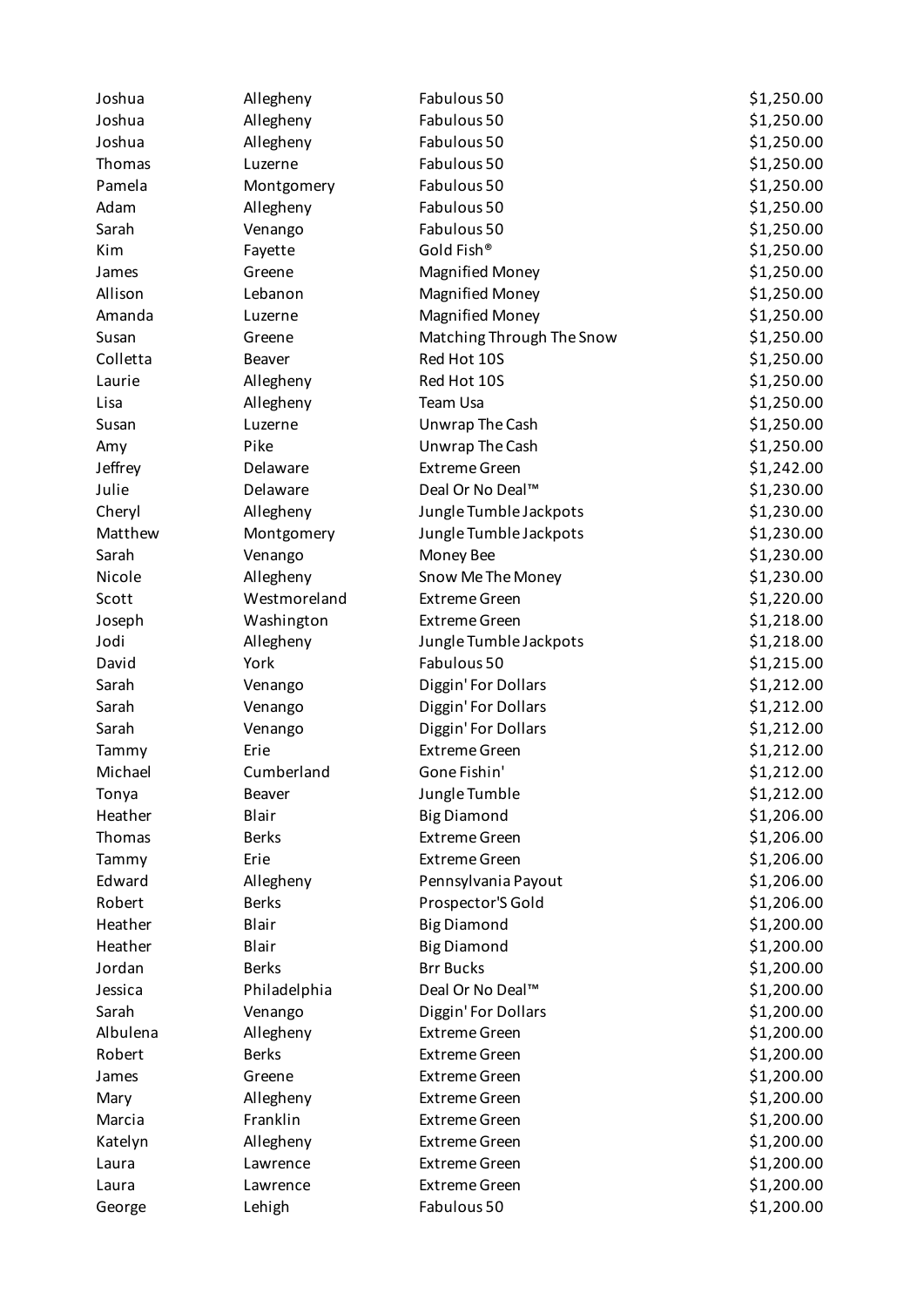| David      | York         | Fabulous 50             | \$1,200.00 |
|------------|--------------|-------------------------|------------|
| Susan      | Luzerne      | Fabulous 50             | \$1,200.00 |
| Susan      | Luzerne      | Fabulous 50             | \$1,200.00 |
| Christine  | Philadelphia | Fabulous 50             | \$1,200.00 |
| Jacqueline | Indiana      | Fall Into Money         | \$1,200.00 |
| Deanna     | Lebanon      | Fall Into Money         | \$1,200.00 |
| Debra      | Philadelphia | Fall Into Money         | \$1,200.00 |
| Cynthia    | Mercer       | Gifts Galore            | \$1,200.00 |
| Tonya      | Beaver       | Grumpy Cat <sup>®</sup> | \$1,200.00 |
| Robert     | Lancaster    | Grumpy Cat <sup>®</sup> | \$1,200.00 |
| Tonya      | Beaver       | Jungle Tumble           | \$1,200.00 |
| Tonya      | Beaver       | Jungle Tumble           | \$1,200.00 |
| Robert     | <b>Berks</b> | Jungle Tumble           | \$1,200.00 |
| Jodi       | Allegheny    | Jungle Tumble Jackpots  | \$1,200.00 |
| Jodi       | Allegheny    | Jungle Tumble Jackpots  | \$1,200.00 |
| Chris      | Allegheny    | Jungle Tumble Jackpots  | \$1,200.00 |
| Matthew    | Montgomery   | Jungle Tumble Jackpots  | \$1,200.00 |
| Matthew    | Montgomery   | Jungle Tumble Jackpots  | \$1,200.00 |
| Michael    | Delaware     | Jungle Tumble Jackpots  | \$1,200.00 |
| Michael    | Delaware     | Jungle Tumble Jackpots  | \$1,200.00 |
| Michael    | Delaware     | Jungle Tumble Jackpots  | \$1,200.00 |
| Robert     | Lackawanna   | Jungle Tumble Jackpots  | \$1,200.00 |
| Robert     | Lackawanna   | Jungle Tumble Jackpots  | \$1,200.00 |
| Sarah      | Venango      | Money Bee               | \$1,200.00 |
| Sarah      | Venango      | Money Bee               | \$1,200.00 |
| Markia     | Philadelphia | Monopoly™               | \$1,200.00 |
| Mamed      | Lancaster    | Pennsylvania Payout     | \$1,200.00 |
| Patrice    | <b>Bucks</b> | Pennsylvania Payout     | \$1,200.00 |
| Krystal    | Northampton  | Polar Bear Bucks        | \$1,200.00 |
| Teresa     | Allegheny    | Snow Bank               | \$1,200.00 |
| Shari      | Westmoreland | Snow Me The Money       | \$1,200.00 |
| Kara       | <b>Bucks</b> | Snow Me The Money       | \$1,200.00 |
| Michael    | Montgomery   | Snow Me The Money       | \$1,200.00 |
| Cherish    | Montour      | Wizard Of Oz™           | \$1,200.00 |
| Rabih      | Delaware     | Wizard Of Oz™           | \$1,200.00 |
| Kathi      | Luzerne      | Wizard Of Oz™           | \$1,200.00 |
| Heather    | Franklin     | Wizard Of Oz™           | \$1,200.00 |
| Helena     | Allegheny    | Whizz Whaam Win         | \$1,200.00 |
| Christy    | Wayne        | Gone Fishin'            | \$1,198.00 |
| Tanya      | Beaver       | Polar Bear Bucks        | \$1,197.00 |
| Krystal    | Northampton  | Polar Bear Bucks        | \$1,197.00 |
| Nathan     | Washington   | Polar Bear Bucks        | \$1,197.00 |
| Joan       | Luzerne      | Deal Or No Deal™        | \$1,175.00 |
| Cheryl     | Allegheny    | Team Usa                | \$1,170.00 |
| David      | York         | Fabulous 50             | \$1,155.00 |
| John       | Washington   | Fabulous 50             | \$1,155.00 |
| Sean       | Wayne        | Fabulous 50             | \$1,155.00 |
| Masayo     | Lancaster    | Doubloons Doubler       | \$1,148.00 |
| Tonya      | Beaver       | Cats, Hats & Bats™      | \$1,140.00 |
| Joshua     | Allegheny    | Fabulous 50             | \$1,140.00 |
| Joshua     | Allegheny    | Fabulous 50             | \$1,140.00 |
| Joshua     | Allegheny    | Fabulous 50             | \$1,140.00 |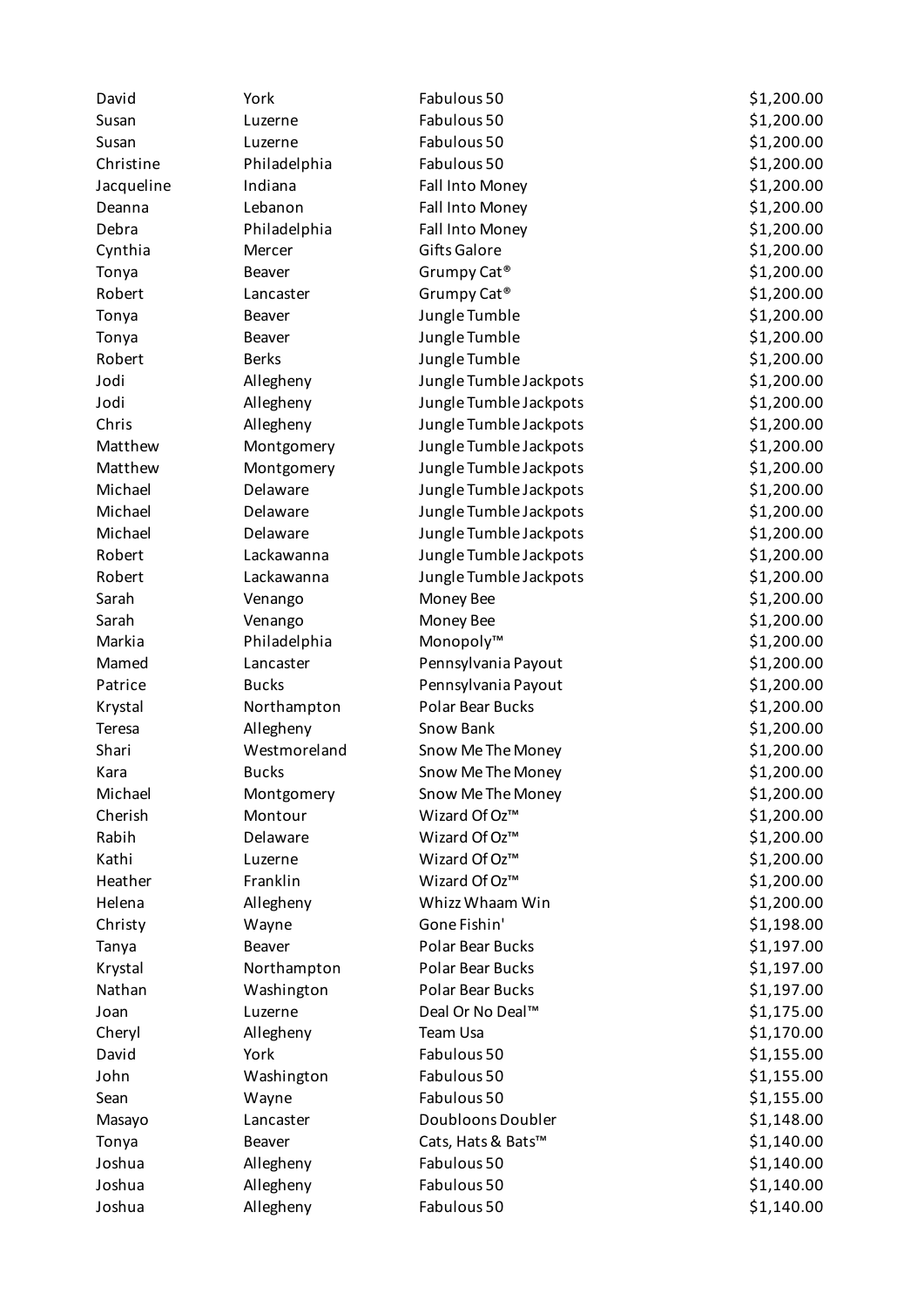| David          | Luzerne      | Fabulous 50             | \$1,140.00 |
|----------------|--------------|-------------------------|------------|
| Sarah          | Venango      | Fabulous 50             | \$1,140.00 |
| John           | Washington   | Fabulous 50             | \$1,140.00 |
| William        | Delaware     | Cauldron Of Cash        | \$1,131.00 |
| Michael        | Cumberland   | Gone Fishin'            | \$1,131.00 |
| <b>Bradley</b> | Schuylkill   | Pennsylvania Cash Drop  | \$1,131.00 |
| Michael        | Cumberland   | Gone Fishin'            | \$1,128.00 |
| David          | Luzerne      | Fabulous 50             | \$1,120.00 |
| Robert         | Montgomery   | Fabulous 50             | \$1,120.00 |
| Krystal        | Northampton  | <b>Polar Bear Bucks</b> | \$1,119.00 |
| Mike           | Allegheny    | Polar Bear Bucks        | \$1,119.00 |
| Thomas         | Luzerne      | Doubloons Doubler       | \$1,116.00 |
| Mike           | Allegheny    | Doubloons Doubler       | \$1,116.00 |
| Robert         | <b>Berks</b> | <b>Turbo Match</b>      | \$1,114.00 |
| William        | Delaware     | Cauldron Of Cash        | \$1,110.00 |
| Crystal        | Montgomery   | Diggin' For Dollars     | \$1,110.00 |
| Sarah          | Venango      | Money Bee               | \$1,110.00 |
| Steven         | Northampton  | Diggin' For Dollars     | \$1,107.00 |
| Joshua         | Erie         | Gone Fishin'            | \$1,107.00 |
| Sean           | Wayne        | Pennsylvania Cash Drop  | \$1,107.00 |
| George         | Lehigh       | <b>Turbo Match</b>      | \$1,102.00 |
| Mark           | Philadelphia | Doubloons Doubler       | \$1,100.00 |
| Mark           | Allegheny    | Doubloons Doubler       | \$1,100.00 |
| Elissa         | Washington   | The Luckiest Number 13  | \$1,100.00 |
| Catherine      | Montgomery   | The Luckiest Number 13  | \$1,100.00 |
| Patrice        | <b>Bucks</b> | Merrier Multiplier      | \$1,100.00 |
| Lauren         | Delaware     | Doubloons Doubler       | \$1,095.00 |
| Christy        | Wayne        | Gone Fishin'            | \$1,095.00 |
| Catherine      | Montgomery   | Pennsylvania Cash Drop  | \$1,095.00 |
| Joshua         | Erie         | Pennsylvania Cash Drop  | \$1,095.00 |
| Earl           | Lehigh       | Jungle Tumble Jackpots  | \$1,085.46 |
| Nathan         | Washington   | Clover Cash             | \$1,080.00 |
| Julie          | Delaware     | Deal Or No Deal™        | \$1,080.00 |
| Sean           | Wayne        | Fabulous 50             | \$1,080.00 |
| Earl           | Lehigh       | Fall Into Money         | \$1,080.00 |
| Michael        | Delaware     | Jungle Tumble Jackpots  | \$1,080.00 |
| Mike           | Adams        | Polar Bear Bucks        | \$1,080.00 |
| Maureen        | Allegheny    | Pennsylvania Payout     | \$1,075.00 |
| Sara           | Lycoming     | <b>Astro Portals</b>    | \$1,074.00 |
| Adam           | Allegheny    | Polar Bear Bucks        | \$1,074.00 |
| Jennifer       | Luzerne      | The Luckiest Number 13  | \$1,072.00 |
| Barry          | York         | Fabulous 50             | \$1,070.00 |
| Joshua         | Cumberland   | Merrier Multiplier      | \$1,070.00 |
| Jennifer       | Luzerne      | The Luckiest Number 13  | \$1,068.00 |
| Mary           | Allegheny    | The Luckiest Number 13  | \$1,060.00 |
| Heather        | Blair        | <b>Big Diamond</b>      | \$1,056.00 |
| Shelby         | Washington   | Jungle Tumble Jackpots  | \$1,054.04 |
| Heather        | Blair        | The Luckiest Number 13  | \$1,052.00 |
| Tonya          | Beaver       | Cats, Hats & Bats™      | \$1,050.00 |
| Janine         | Armstrong    | Chimney Stacks Of Cash  | \$1,050.00 |
| Carlyn         | Montgomery   | Fabulous 50             | \$1,050.00 |
| Michael        | Allegheny    | Fabulous 50             | \$1,050.00 |
|                |              |                         |            |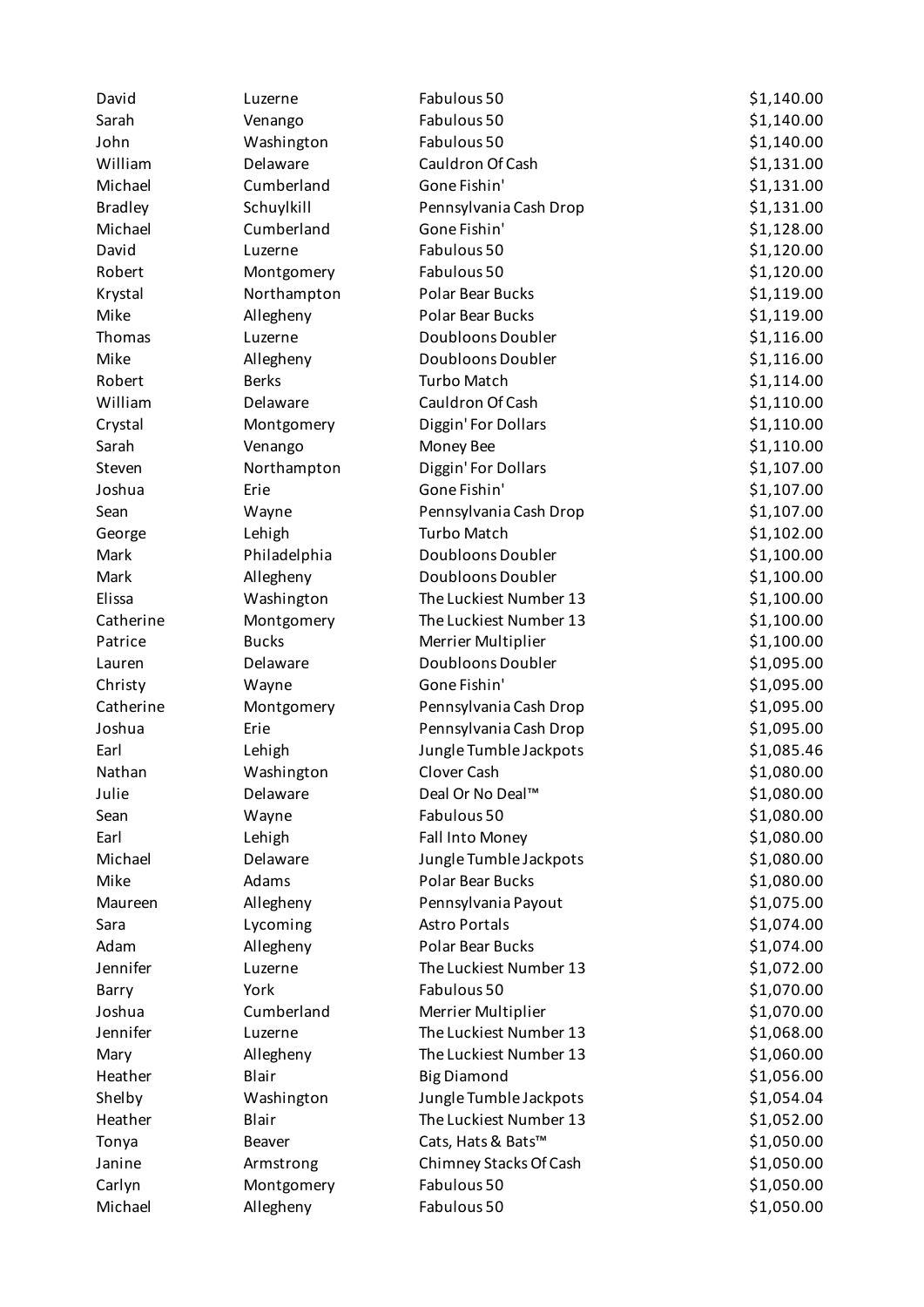| Austin    | Adams         | Fabulous 50            | \$1,050.00 |
|-----------|---------------|------------------------|------------|
| Robert    | <b>Berks</b>  | Fabulous 50            | \$1,050.00 |
| Joshua    | Allegheny     | Fabulous 50            | \$1,050.00 |
| Joshua    | Allegheny     | Fabulous 50            | \$1,050.00 |
| Joshua    | Allegheny     | Fabulous 50            | \$1,050.00 |
| Joshua    | Allegheny     | Fabulous 50            | \$1,050.00 |
| David     | York          | Fabulous 50            | \$1,050.00 |
| Adam      | Allegheny     | Fabulous 50            | \$1,050.00 |
| David     | Luzerne       | Fabulous 50            | \$1,050.00 |
| Sarah     | Venango       | Fabulous 50            | \$1,050.00 |
| Eric      | Allegheny     | Fabulous 50            | \$1,050.00 |
| Joseph    | <b>Butler</b> | Fabulous 50            | \$1,050.00 |
| Joseph    | <b>Butler</b> | Fabulous 50            | \$1,050.00 |
| David     | York          | Fall Into Money        | \$1,050.00 |
| Deanna    | Lebanon       | Fall Into Money        | \$1,050.00 |
| Adam      | Allegheny     | Flurry Of Cash         | \$1,050.00 |
| Cheryl    | Allegheny     | Jungle Tumble Jackpots | \$1,050.00 |
| Emily     | Northampton   | Jungle Tumble Jackpots | \$1,050.00 |
| Ashli     | Northampton   | Jungle Tumble Jackpots | \$1,050.00 |
| Ashli     | Northampton   | Jungle Tumble Jackpots | \$1,050.00 |
| Robert    | <b>Berks</b>  | Jungle Tumble Jackpots | \$1,050.00 |
| Robert    | <b>Berks</b>  | Jungle Tumble Jackpots | \$1,050.00 |
| Robert    | <b>Berks</b>  | Jungle Tumble Jackpots | \$1,050.00 |
| Jodi      | Allegheny     | Jungle Tumble Jackpots | \$1,050.00 |
| Jodi      | Allegheny     | Jungle Tumble Jackpots | \$1,050.00 |
| Renee     | Westmoreland  | Jungle Tumble Jackpots | \$1,050.00 |
| David     | York          | Jungle Tumble Jackpots | \$1,050.00 |
| William   | Delaware      | Jungle Tumble Jackpots | \$1,050.00 |
| Eric      | Allegheny     | Jungle Tumble Jackpots | \$1,050.00 |
| Michael   | Delaware      | Jungle Tumble Jackpots | \$1,050.00 |
| Kathleen  | Chester       | Jungle Tumble Jackpots | \$1,050.00 |
| David     | York          | Monopoly™              | \$1,050.00 |
| Jared     | York          | Pennsylvania Cash Club | \$1,050.00 |
| Elliot    | Centre        | <b>Turbo Match</b>     | \$1,042.00 |
| Karen     | <b>Butler</b> | Clover Cash            | \$1,040.00 |
| Heather   | Blair         | <b>Big Diamond</b>     | \$1,030.00 |
| Stephanie | <b>Berks</b>  | <b>Turbo Match</b>     | \$1,030.00 |
| David     | Carbon        | <b>Extreme Green</b>   | \$1,022.00 |
| Laura     | Lawrence      | <b>Extreme Green</b>   | \$1,022.00 |
| William   | Delaware      | Cauldron Of Cash       | \$1,020.00 |
| David     | Luzerne       | Fall Into Money        | \$1,020.00 |
| Curtis    | Allegheny     | Flurry Of Cash         | \$1,020.00 |
| Earl      | Lehigh        | Gold Fish®             | \$1,020.00 |
| Michael   | Cumberland    | Gone Fishin'           | \$1,020.00 |
| Thomas    | Luzerne       | Gone Fishin'           | \$1,020.00 |
| Dawn      | Lebanon       | Gone Fishin'           | \$1,020.00 |
| Vanessa   | Delaware      | Gone Fishin'           | \$1,020.00 |
| Lauren    | Delaware      | Gone Fishin'           | \$1,020.00 |
| Robert    | <b>Berks</b>  | Jungle Tumble          | \$1,020.00 |
| Gary      | Westmoreland  | Jungle Tumble Jackpots | \$1,020.00 |
| Graham    | <b>Bucks</b>  | Jungle Tumble Jackpots | \$1,020.00 |
| Michael   | Delaware      | Jungle Tumble Jackpots | \$1,020.00 |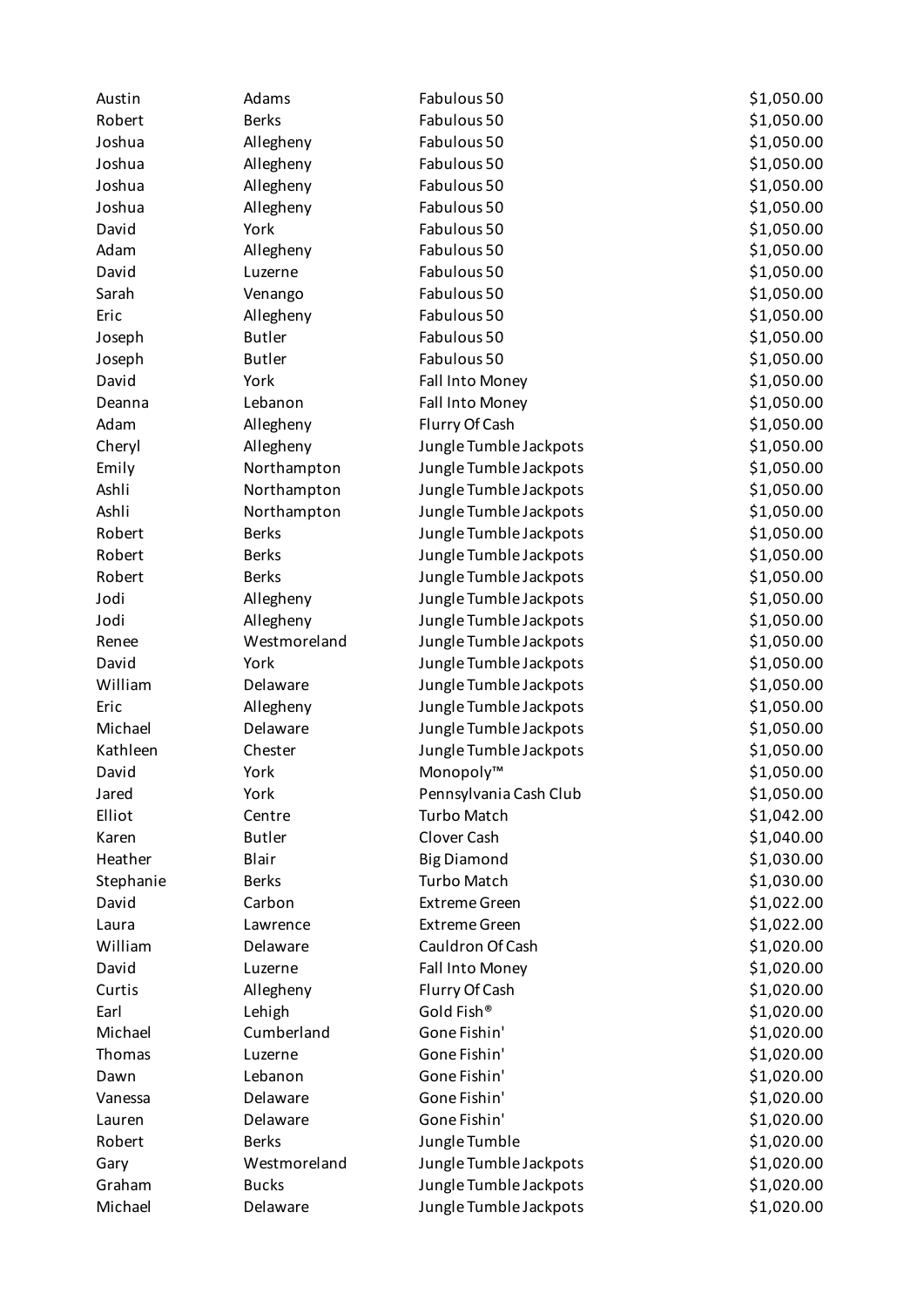| Denise          | York                      | Pennsylvania Payout       | \$1,020.00 |
|-----------------|---------------------------|---------------------------|------------|
| Mike            | Adams                     | <b>Polar Bear Bucks</b>   | \$1,020.00 |
| Kara            | <b>Bucks</b>              | Snow Me The Money         | \$1,020.00 |
| Kyle            | Delaware                  | Toucan Win                | \$1,020.00 |
| Jordan          | Dauphin                   | <b>Turbo Match</b>        | \$1,020.00 |
| Robert          | <b>Berks</b>              | <b>Winning Tree</b>       | \$1,020.00 |
| Scott           | Westmoreland              | Lucky You                 | \$1,015.00 |
| Mary            | Allegheny                 | Gold Fish®                | \$1,011.00 |
| Joshua          | Allegheny                 | Fabulous 50               | \$1,010.00 |
| Marjorie        | Beaver                    | <b>Magnified Money</b>    | \$1,010.00 |
| Heather         | Blair                     | <b>Big Diamond</b>        | \$1,008.00 |
| Michael         | Crawford                  | The Luckiest Number 13    | \$1,008.00 |
| Jason           | Blair                     | Deal Or No Deal™          | \$1,007.00 |
| Arnaldo         | <b>Berks</b>              | <b>Magnified Money</b>    | \$1,006.00 |
| Edward          | Allegheny                 | Pennsylvania Payout       | \$1,006.00 |
| Allison         | Lebanon                   | <b>Magnified Money</b>    | \$1,005.60 |
| Kara            | <b>Bucks</b>              | <b>Magnified Money</b>    | \$1,005.00 |
| Stephen         | Lackawanna                | Pennsylvania Payout       | \$1,005.00 |
| Steve           | Lycoming                  | 500X The Cash             | \$1,004.00 |
| Kandy           | Warren                    | 500X The Cash             | \$1,004.00 |
| Leah            | Lebanon                   | <b>Magnified Money</b>    | \$1,004.00 |
| Siroun          | Philadelphia              | <b>Turbo Match</b>        | \$1,004.00 |
| Bonnie          | <b>Berks</b>              | Unwrap The Cash           | \$1,003.00 |
| Dave            | Allegheny                 | 500X The Cash             | \$1,002.00 |
| Sarah           | <b>Berks</b>              | Clover Cash               | \$1,002.00 |
| Andrea          | Franklin                  | Jungle Tumble Jackpots    | \$1,002.00 |
| Naga            | Allegheny                 | Jungle Tumble Jackpots    | \$1,002.00 |
| <b>Brian</b>    | Allegheny                 | Jungle Tumble Jackpots    | \$1,002.00 |
| Laurie          | Beaver                    | Jungle Tumble Jackpots    | \$1,002.00 |
| James           | Blair                     | <b>Turbo Match</b>        | \$1,002.00 |
| Andrew          | Mercer                    | Pennsylvania Payout       | \$1,000.80 |
| Terri           | <b>Berks</b>              | <b>Magnified Money</b>    | \$1,000.60 |
| Alicia          | Out Of State              | <b>Magnified Money</b>    | \$1,000.60 |
| Eugene          | Montgomery                | <b>Lightning Bucks</b>    | \$1,000.30 |
| Heather         | Blair                     | 500X The Cash             | \$1,000.00 |
| James           | Greene                    | 500X The Cash             | \$1,000.00 |
| Kandy           | Warren                    | 500X The Cash             | \$1,000.00 |
|                 | Warren                    | 500X The Cash             | \$1,000.00 |
| Kandy<br>Helena |                           | 5X, 10X, 20X, 50X Blowout | \$1,000.00 |
| Deana           | Allegheny<br>Westmoreland |                           | \$1,000.00 |
|                 |                           | 5X, 10X, 20X, 50X Blowout |            |
| Nathan          | Clearfield                | 5X, 10X, 20X, 50X Blowout | \$1,000.00 |
| Heather         | Blair                     | <b>Big Diamond</b>        | \$1,000.00 |
| Heather         | Blair                     | <b>Big Diamond</b>        | \$1,000.00 |
| Anthony         | Westmoreland              | <b>Big Diamond</b>        | \$1,000.00 |
| Kristina        | Lehigh                    | <b>Big Diamond</b>        | \$1,000.00 |
| Beau            | Crawford                  | <b>Big Diamond</b>        | \$1,000.00 |
| <b>Brian</b>    | Allegheny                 | <b>Big Diamond</b>        | \$1,000.00 |
| Kevin           | Lancaster                 | <b>Big Money Slingo</b>   | \$1,000.00 |
| Laura           | Erie                      | <b>Brr Bucks</b>          | \$1,000.00 |
| Shelly          | Venango                   | <b>Brr Bucks</b>          | \$1,000.00 |
| Lloyd           | Franklin                  | <b>Brr Bucks</b>          | \$1,000.00 |
| Carol           | <b>Berks</b>              | Ca\$H Avalanche           | \$1,000.00 |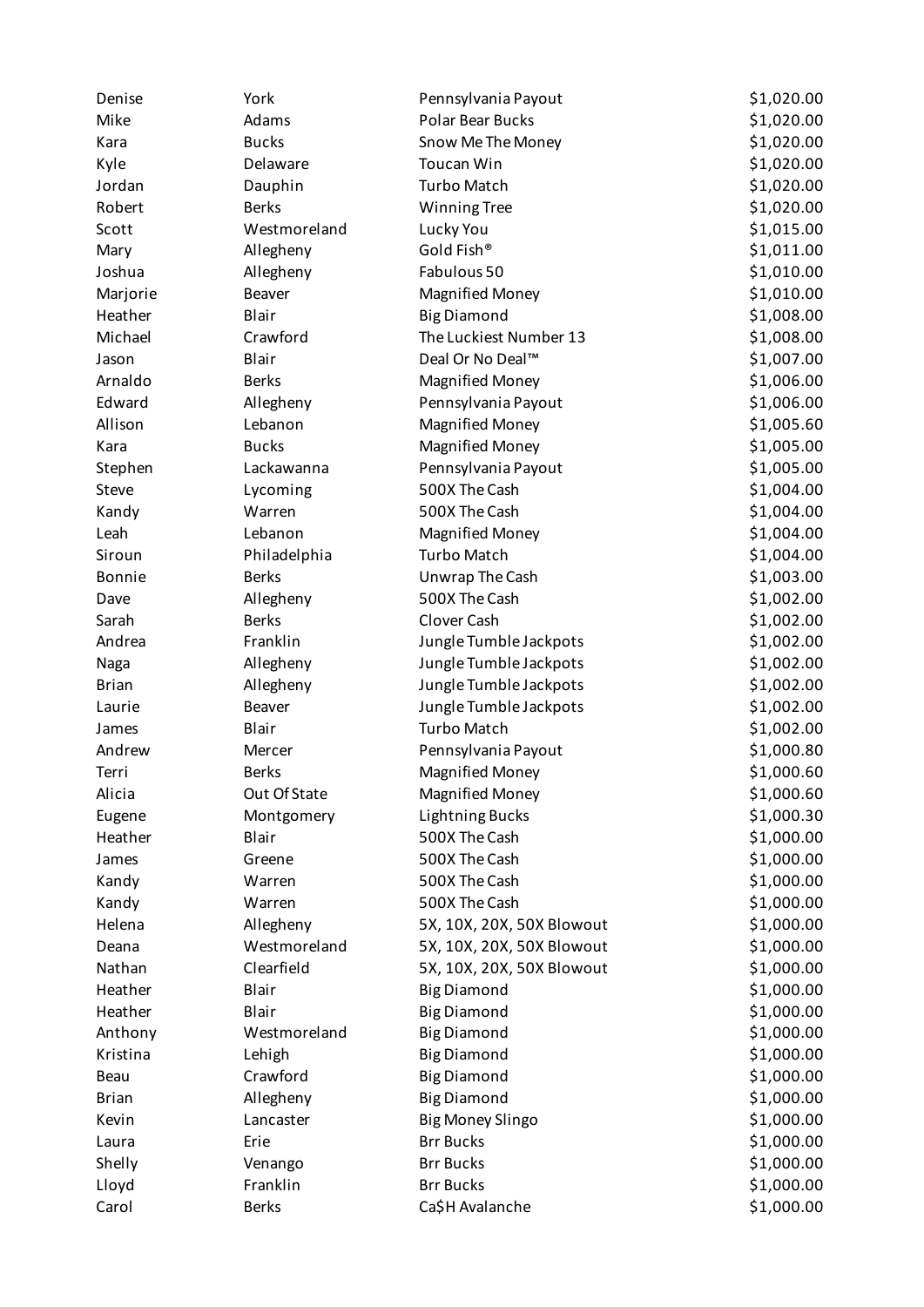| Randy     | Schuylkill   | Cash Buster Extreme     | \$1,000.00 |
|-----------|--------------|-------------------------|------------|
| Victoria  | Montgomery   | Cash In The Lamp        | \$1,000.00 |
| Rhonda    | Cameron      | Cats, Hats & Bats™      | \$1,000.00 |
| Aracelis  | Philadelphia | Cats, Hats & Bats™      | \$1,000.00 |
| Georgine  | Luzerne      | Cats, Hats & Bats™      | \$1,000.00 |
| Georgine  | Luzerne      | Cats, Hats & Bats™      | \$1,000.00 |
| Georgine  | Luzerne      | Cats, Hats & Bats™      | \$1,000.00 |
| Angel     | Lancaster    | Cats, Hats & More Bats™ | \$1,000.00 |
| Helena    | Allegheny    | Clover Cash             | \$1,000.00 |
| Lakeasha  | Philadelphia | Clover Cash             | \$1,000.00 |
| Laura     | <b>Berks</b> | Crossword Cash          | \$1,000.00 |
| Kathleen  | Lackawanna   | Deal Or No Deal™        | \$1,000.00 |
| Julie     | Delaware     | Deal Or No Deal™        | \$1,000.00 |
| Patricia  | Allegheny    | Deal Or No Deal™        | \$1,000.00 |
| Abdul     | Allegheny    | Deal Or No Deal™        | \$1,000.00 |
| Christine | Lehigh       | <b>Extreme Green</b>    | \$1,000.00 |
| Lavell    | Lehigh       | Fabulous 50             | \$1,000.00 |
| George    | Lehigh       | Fabulous 50             | \$1,000.00 |
| Carlyn    | Montgomery   | Fabulous 50             | \$1,000.00 |
| Carlyn    | Montgomery   | Fabulous 50             | \$1,000.00 |
| Amy       | Lackawanna   | Fabulous 50             | \$1,000.00 |
| Tonya     | Beaver       | Fabulous 50             | \$1,000.00 |
| Tonya     | Beaver       | Fabulous 50             | \$1,000.00 |
| Austin    | Adams        | Fabulous 50             | \$1,000.00 |
| Robert    | <b>Berks</b> | Fabulous 50             | \$1,000.00 |
| Robert    | <b>Berks</b> | Fabulous 50             | \$1,000.00 |
| Denise    | Lehigh       | Fabulous 50             | \$1,000.00 |
| Joshua    | Allegheny    | Fabulous 50             | \$1,000.00 |
| Joshua    | Allegheny    | Fabulous 50             | \$1,000.00 |
| Joshua    | Allegheny    | Fabulous 50             | \$1,000.00 |
| Joshua    | Allegheny    | Fabulous 50             | \$1,000.00 |
| Joshua    | Allegheny    | Fabulous 50             | \$1,000.00 |
| Joshua    | Allegheny    | Fabulous 50             | \$1,000.00 |
| Joshua    | Allegheny    | Fabulous 50             | \$1,000.00 |
| Joshua    | Allegheny    | Fabulous 50             | \$1,000.00 |
| Joshua    | Allegheny    | Fabulous 50             | \$1,000.00 |
| Joshua    | Allegheny    | Fabulous 50             | \$1,000.00 |
| Joshua    | Allegheny    | Fabulous 50             | \$1,000.00 |
| Joshua    | Allegheny    | Fabulous 50             | \$1,000.00 |
| Barry     | York         | Fabulous 50             | \$1,000.00 |
| Pedro     | Northampton  | Fabulous 50             | \$1,000.00 |
| David     | York         | Fabulous 50             | \$1,000.00 |
| David     | York         | Fabulous 50             | \$1,000.00 |
| David     | York         | Fabulous 50             | \$1,000.00 |
| David     | York         | Fabulous 50             | \$1,000.00 |
| Susan     | Luzerne      | Fabulous 50             | \$1,000.00 |
| Cartrica  | Dauphin      | Fabulous 50             | \$1,000.00 |
| Craig     | Dauphin      | Fabulous 50             | \$1,000.00 |
| Thomas    | Montgomery   | Fabulous 50             | \$1,000.00 |
| Pamela    | Montgomery   | Fabulous 50             | \$1,000.00 |
| Pamela    | Montgomery   | Fabulous 50             | \$1,000.00 |
| William   | Delaware     | Fabulous 50             | \$1,000.00 |
|           |              |                         |            |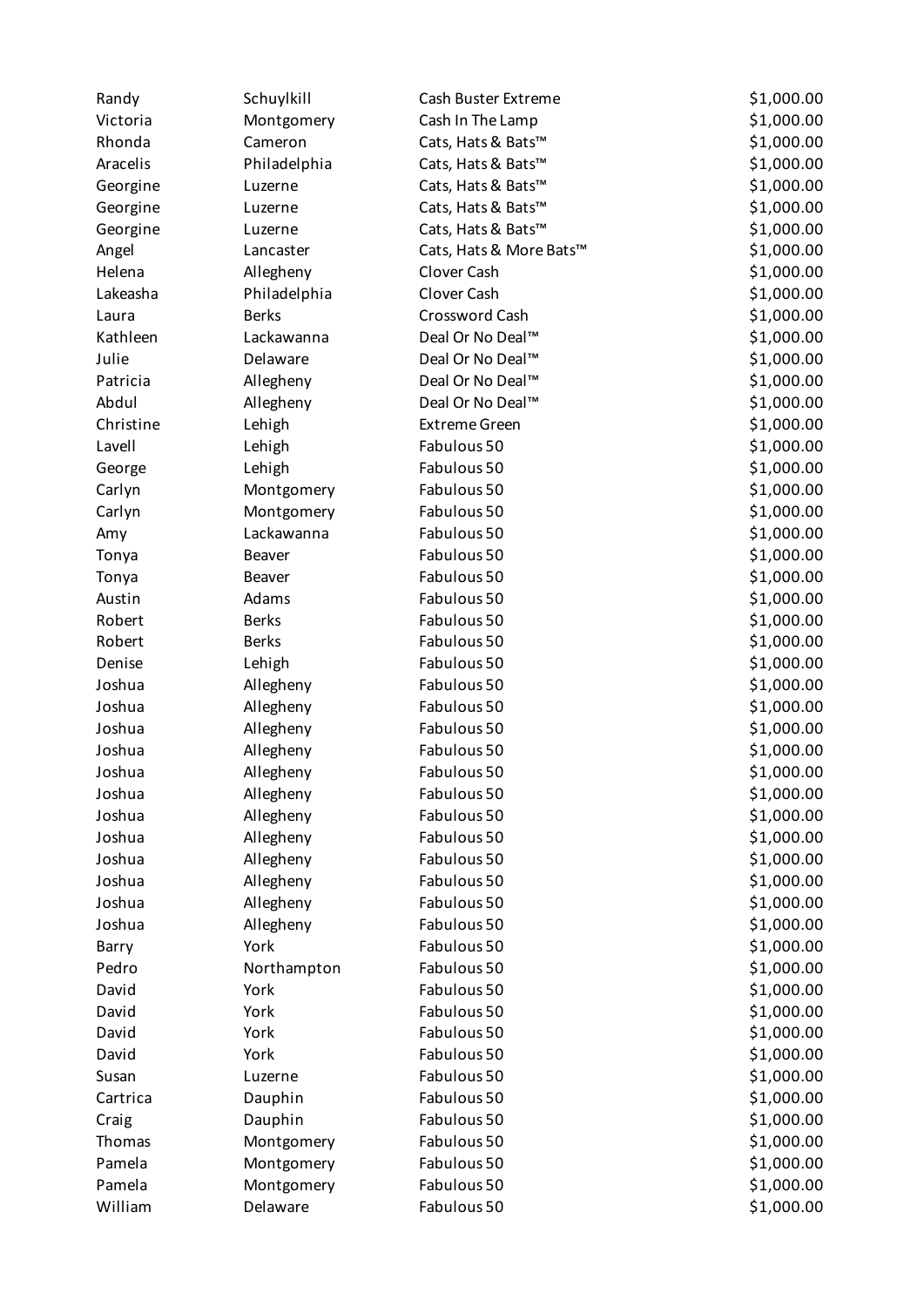| William      | Delaware        | Fabulous 50                | \$1,000.00 |
|--------------|-----------------|----------------------------|------------|
| Patrick      | Luzerne         | Fabulous 50                | \$1,000.00 |
| Samuel       | Perry           | Fabulous 50                | \$1,000.00 |
| Angela       | Fayette         | Fabulous 50                | \$1,000.00 |
| Justin       | Allegheny       | Fabulous 50                | \$1,000.00 |
| Dana         | Cumberland      | Fabulous 50                | \$1,000.00 |
| Paul         | Delaware        | Fabulous 50                | \$1,000.00 |
| Patrick      | Montgomery      | Fabulous 50                | \$1,000.00 |
| Robert       | Chester         | Fabulous 50                | \$1,000.00 |
| Sarah        | Venango         | Fabulous 50                | \$1,000.00 |
| Sarah        | Venango         | Fabulous 50                | \$1,000.00 |
| Sarah        | Venango         | Fabulous 50                | \$1,000.00 |
| Sarah        | Venango         | Fabulous 50                | \$1,000.00 |
| Mark         | Venango         | Fabulous 50                | \$1,000.00 |
| Armond       | Philadelphia    | Fabulous 50                | \$1,000.00 |
| Armond       | Philadelphia    | Fabulous 50                | \$1,000.00 |
| Armond       | Philadelphia    | Fabulous 50                | \$1,000.00 |
| Jennifer     | Allegheny       | Fabulous 50                | \$1,000.00 |
| Mike         | Allegheny       | Fabulous 50                | \$1,000.00 |
| Mike         | Allegheny       | Fabulous 50                | \$1,000.00 |
| <b>Brian</b> | Venango         | Fabulous 50                | \$1,000.00 |
| Lisa         | Delaware        | Fabulous 50                | \$1,000.00 |
| Alichamarie  | <b>Berks</b>    | Fabulous 50                | \$1,000.00 |
| Alichamarie  | <b>Berks</b>    | Fabulous 50                | \$1,000.00 |
| Alichamarie  | <b>Berks</b>    | Fabulous 50                | \$1,000.00 |
| Laurie       | Beaver          | Fabulous 50                | \$1,000.00 |
| Marc         | Montgomery      | Fabulous 50                | \$1,000.00 |
| Joseph       | <b>Butler</b>   | Fabulous 50                | \$1,000.00 |
| Joseph       | <b>Butler</b>   | Fabulous 50                | \$1,000.00 |
| Joseph       | <b>Butler</b>   | Fabulous 50                | \$1,000.00 |
| Joseph       | <b>Butler</b>   | Fabulous 50                | \$1,000.00 |
| Joseph       | <b>Butler</b>   | Fabulous 50                | \$1,000.00 |
| Darryl       | Montgomery      | Fabulous 50                | \$1,000.00 |
| Patrice      | <b>Bucks</b>    | Fabulous 50                | \$1,000.00 |
| Rosalynn     | York            | Fabulous 50                | \$1,000.00 |
| Noel         | Delaware        | <b>Fairground Fortunes</b> | \$1,000.00 |
| Barry        | York            | Fall Into Money            | \$1,000.00 |
| Deanna       | Lebanon         | Fall Into Money            | \$1,000.00 |
| Susan        | Mercer          | Fast Buck Lucky            | \$1,000.00 |
| Tina         | <b>Bradford</b> | Fast Buck Lucky            | \$1,000.00 |
| Tammy        | Beaver          | Flurry Of Cash             | \$1,000.00 |
| Karen        | Montgomery      | Flurry Of Cash             | \$1,000.00 |
| Cynthia      | Mercer          | <b>Gifts Galore</b>        | \$1,000.00 |
| Stephanie    | Crawford        | Gold Fish®                 | \$1,000.00 |
| Tracey       | Erie            | Home For The Hollydays     | \$1,000.00 |
| Tonya        | Beaver          | Jungle Tumble              | \$1,000.00 |
| Ashli        | Northampton     | Jungle Tumble Jackpots     | \$1,000.00 |
| Ashli        | Northampton     | Jungle Tumble Jackpots     | \$1,000.00 |
| Andrea       | Franklin        | Jungle Tumble Jackpots     | \$1,000.00 |
| Jodi         | Allegheny       | Jungle Tumble Jackpots     | \$1,000.00 |
| Jodi         | Allegheny       | Jungle Tumble Jackpots     | \$1,000.00 |
| Jodi         | Allegheny       | Jungle Tumble Jackpots     | \$1,000.00 |
|              |                 |                            |            |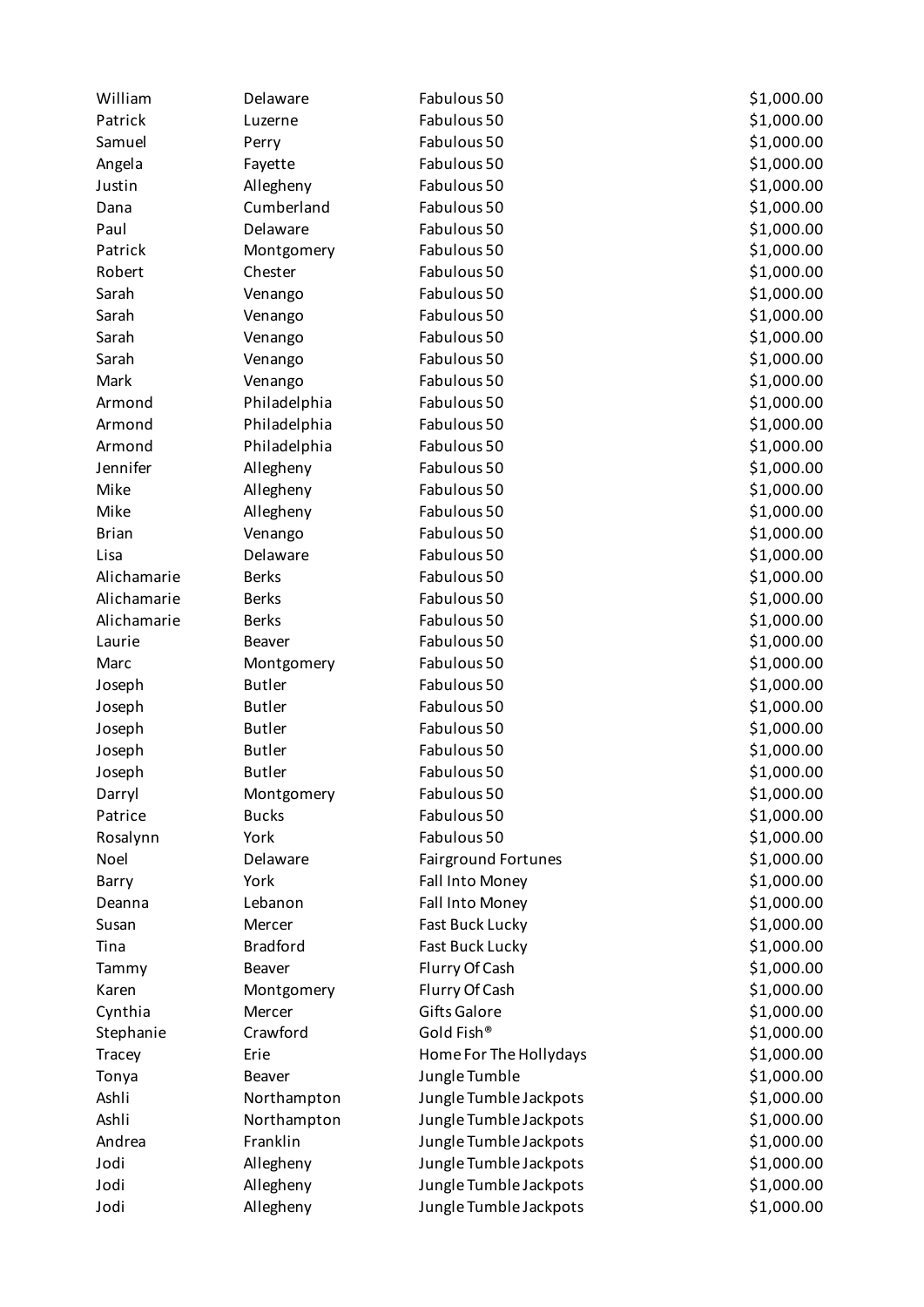| Kathleen    | Lancaster    | Jungle Tumble Jackpots | \$1,000.00 |
|-------------|--------------|------------------------|------------|
| Richard     | Clinton      | Jungle Tumble Jackpots | \$1,000.00 |
| Tammy       | Chester      | Jungle Tumble Jackpots | \$1,000.00 |
| Dianna      | Fayette      | Jungle Tumble Jackpots | \$1,000.00 |
| Kevin       | Delaware     | Jungle Tumble Jackpots | \$1,000.00 |
| Jennifer    | Luzerne      | The Luckiest Number 13 | \$1,000.00 |
| Robert      | Montgomery   | Lucky You              | \$1,000.00 |
| Caryn       | Dauphin      | Lucky You              | \$1,000.00 |
| Gail        | Jefferson    | <b>Magnified Money</b> | \$1,000.00 |
| James       | Greene       | <b>Magnified Money</b> | \$1,000.00 |
| Allison     | Lebanon      | <b>Magnified Money</b> | \$1,000.00 |
| Allison     | Lebanon      | <b>Magnified Money</b> | \$1,000.00 |
| Allison     | Lebanon      | <b>Magnified Money</b> | \$1,000.00 |
| Julia       | Washington   | <b>Magnified Money</b> | \$1,000.00 |
| Julie       | Allegheny    | <b>Magnified Money</b> | \$1,000.00 |
| Diane       | Westmoreland | Money Bee              | \$1,000.00 |
| Joyce       | Erie         | Monopoly™              | \$1,000.00 |
| Terry       | <b>Berks</b> | Monopoly™              | \$1,000.00 |
| Kyle        | Perry        | Monopoly™              | \$1,000.00 |
| Jacob       | Allegheny    | Monopoly™              | \$1,000.00 |
| Mercede     | Lackawanna   | Monopoly™              | \$1,000.00 |
| Tiffany     | Schuylkill   | Monopoly™              | \$1,000.00 |
| Jeffrey     | Mercer       | Monster Wins Again     | \$1,000.00 |
| Christopher | Lancaster    | Neon Keno              | \$1,000.00 |
| Curtis      | Lehigh       | Neon Keno              | \$1,000.00 |
| Keven       | Lebanon      | Pennsylvania Payday    | \$1,000.00 |
| Aamer       | Lehigh       | Pennsylvania Cash Drop | \$1,000.00 |
| Andrew      | Montgomery   | Pennsylvania Cash Drop | \$1,000.00 |
| David       | Cumberland   | Pennsylvania Cash Drop | \$1,000.00 |
| William     | <b>Bucks</b> | Pennsylvania Cash Drop | \$1,000.00 |
| Delroy      | Allegheny    | Pennsylvania Cash Drop | \$1,000.00 |
| Rauf        | Out Of State | Pennsylvania Payout    | \$1,000.00 |
| Patricia    | Blair        | Pennsylvania Payout    | \$1,000.00 |
| Patricia    | Blair        | Pennsylvania Payout    | \$1,000.00 |
| Patricia    | Blair        | Pennsylvania Payout    | \$1,000.00 |
| Patricia    | Blair        | Pennsylvania Payout    | \$1,000.00 |
| Patricia    | Blair        | Pennsylvania Payout    | \$1,000.00 |
| Ellen       | Lebanon      | Pennsylvania Payout    | \$1,000.00 |
| William     | Chester      | Pennsylvania Payout    | \$1,000.00 |
| Sean        | Delaware     | Pennsylvania Payout    | \$1,000.00 |
| Patrice     | <b>Bucks</b> | Pennsylvania Payout    | \$1,000.00 |
| Joelle      | <b>Berks</b> | Pharaoh'S Multiplier   | \$1,000.00 |
| Nathan      | Northampton  | Piggy Bank Payout      | \$1,000.00 |
| James       | <b>Bucks</b> | Piggy Bank Payout      | \$1,000.00 |
| Deneen      | Westmoreland | Polar Bear Bucks       | \$1,000.00 |
| Cady        | Erie         | Prospector'S Gold      | \$1,000.00 |
| Szykie      | Philadelphia | <b>Pyramid Riches</b>  | \$1,000.00 |
| Steve       | Chester      | Red Hot 10S            | \$1,000.00 |
| Lena        | Lancaster    | Red Hot 10S            | \$1,000.00 |
| Chris       | Allegheny    | Red Hot 10S            | \$1,000.00 |
| Regina      | Schuylkill   | Red Hot 10S            | \$1,000.00 |
| Kendra      | Philadelphia | Red Hot 10S            | \$1,000.00 |
|             |              |                        |            |